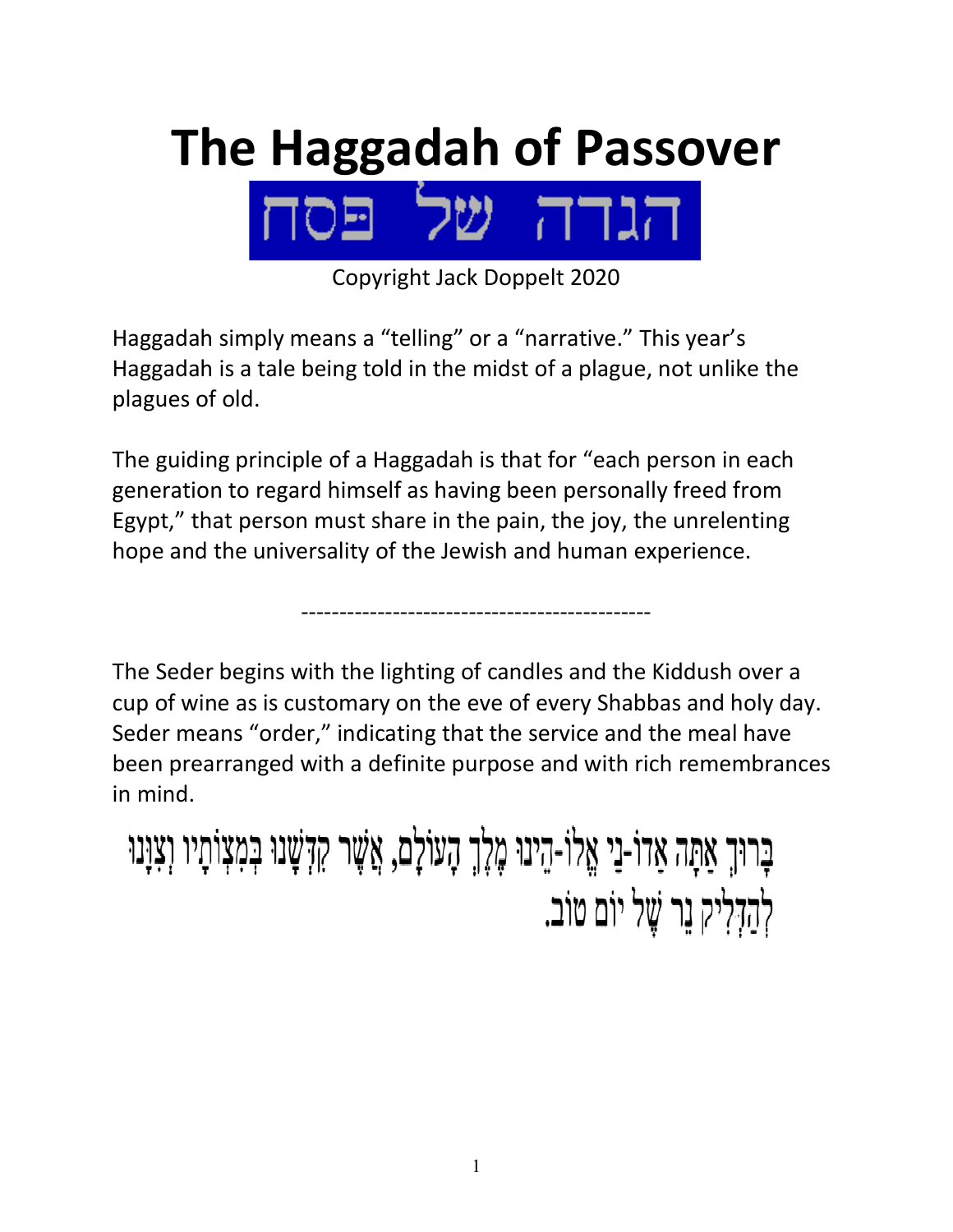BA-RUCH A-TA A-DO-NAI E-LO-HAY-NU ME-LECH HA-O-LAM A-SHER KI-DE-SHA-NU BE-MITZ-VO-TAV VE-TZI-VA-NU LE-HAD-LIK NER SHEL (SHABBAT V') YOM TOV.

בֵרוּךָ אַתַּה אַדוֹ-נַי אֱלוֹ-הֵינוּ מֶלֵךְ הַעוֹלֵם, שֶׁהֵחֲיָנוּ וְקִיִּמָנוּ וְהִגִּיעָנוּ לַזְמַן הַזֶּה

BA-RUCH A-TA A-DO-NAI F-I O-HAY-NU MF-I FCH HA-O-LAM SHF-HF-CHE-YA-NU VE-KI-YE-MA-NU VE-HIG-I-YA-NU LAZ-MAN HA-ZEH.

**Raise a glass:**





Baruch Atah Adonai Eloheinu Melech ha-olam, borei p'ri ha-gafen.

# **(Drink from the first cup of wine)**

There is more, as you can see, to the Seder than candles and wine, or even four cups of wine. There is a Seder plate. Most seder plates have six dishes for the six symbols of the Passover seder. They are:

- \* Maror (bitter herb[s])
- \* Karpas (vegetable)
- \* Chazeret (bitter vegetable)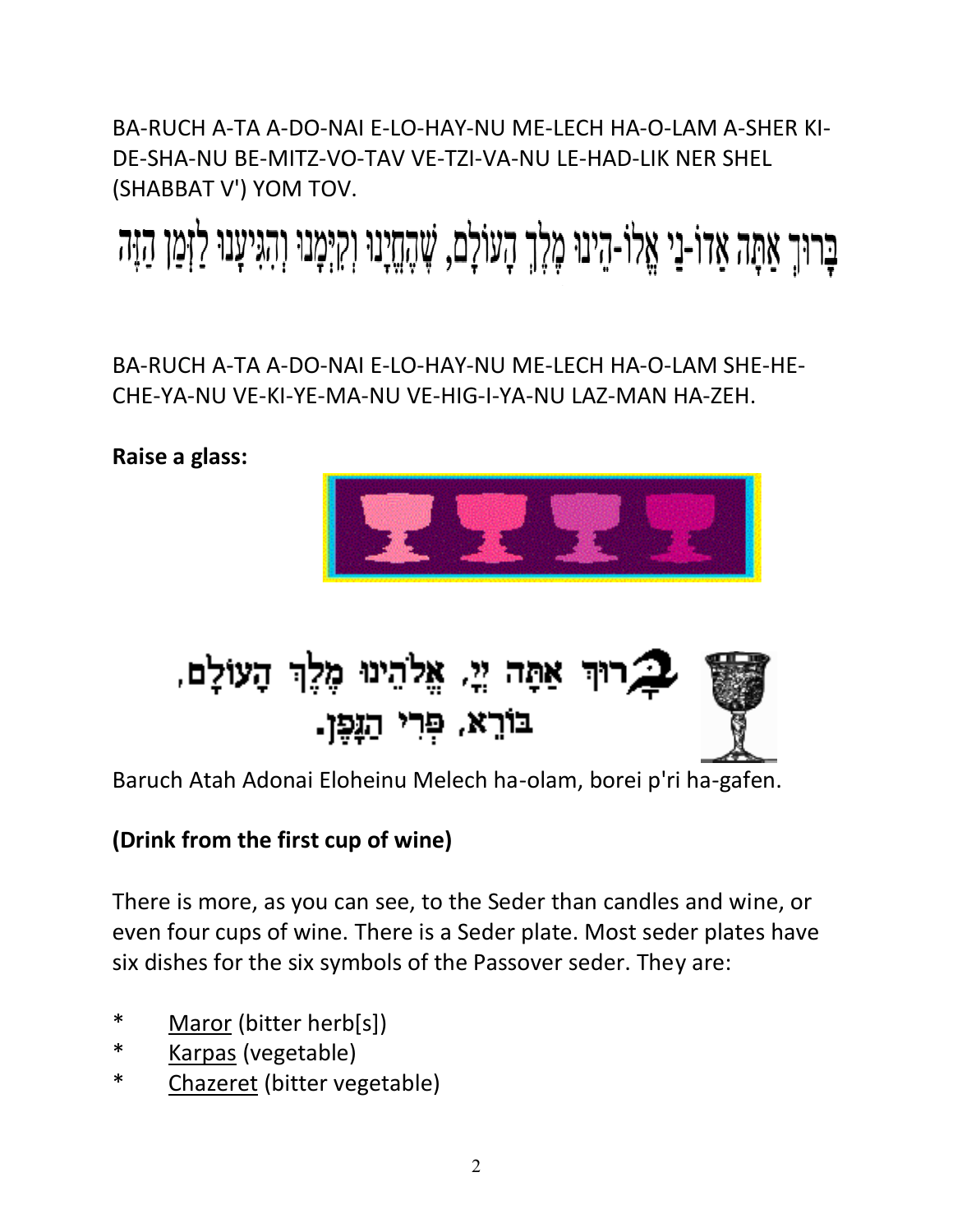- \* Charoset (apple, nut, spice and wine mixture)
- \* Zeroa (shankbone)
- \* Beitzah (egg)

#### **Maror**

*Bitter Herbs* (usually horseradish) symbolize the bitterness of Egyptian slavery. The *maror* is often dipped in *charoset* to reduce its sharpness. *Maror* is used in the seder because of the biblical commandment to eat the lamb "with unleavened bread and bitter herbs." Some prefer mild horseradish; others say that it doesn't serve to remind us of the bitterness of slavery unless it's hot enough to bring tears to the eyes. I side with the criers.

*----------------------------------------------*

**Karpas**

*Vegetable* (usually parsley) is dipped into salt water, which represents the tears shed during Egyptian slavery. It is sometimes identified with the biblical description of the Hebrew slaves marking their doorposts at the time of the first Passover. A bunch of mint that was used for purification, was to be dipped in the blood of the lamb and dabbed on the doorposts so that the tenth plague (death of the firstborn) would not come to those households.

----------------------------------------------

#### **Chazeret**

*Bitter Vegetable* (often a radish) is used, when it's not left out altogether, in addition to the *maror* as a bitter herb. The authorities are divided on the requirement of *chazeret,* so not all communities use it. Most seder plates have a place for *chazeret*. Some use a green vegetable, some use the green top of a bitter herb, while some use a second bitter (such as radish) for the *chazeret*.

----------------------------------------------

# **Charoset**

**Ah, the good stuff.** *Apples, nuts, and spices* ground together and mixed with wine are symbolic of the mortar used by Hebrew slaves to build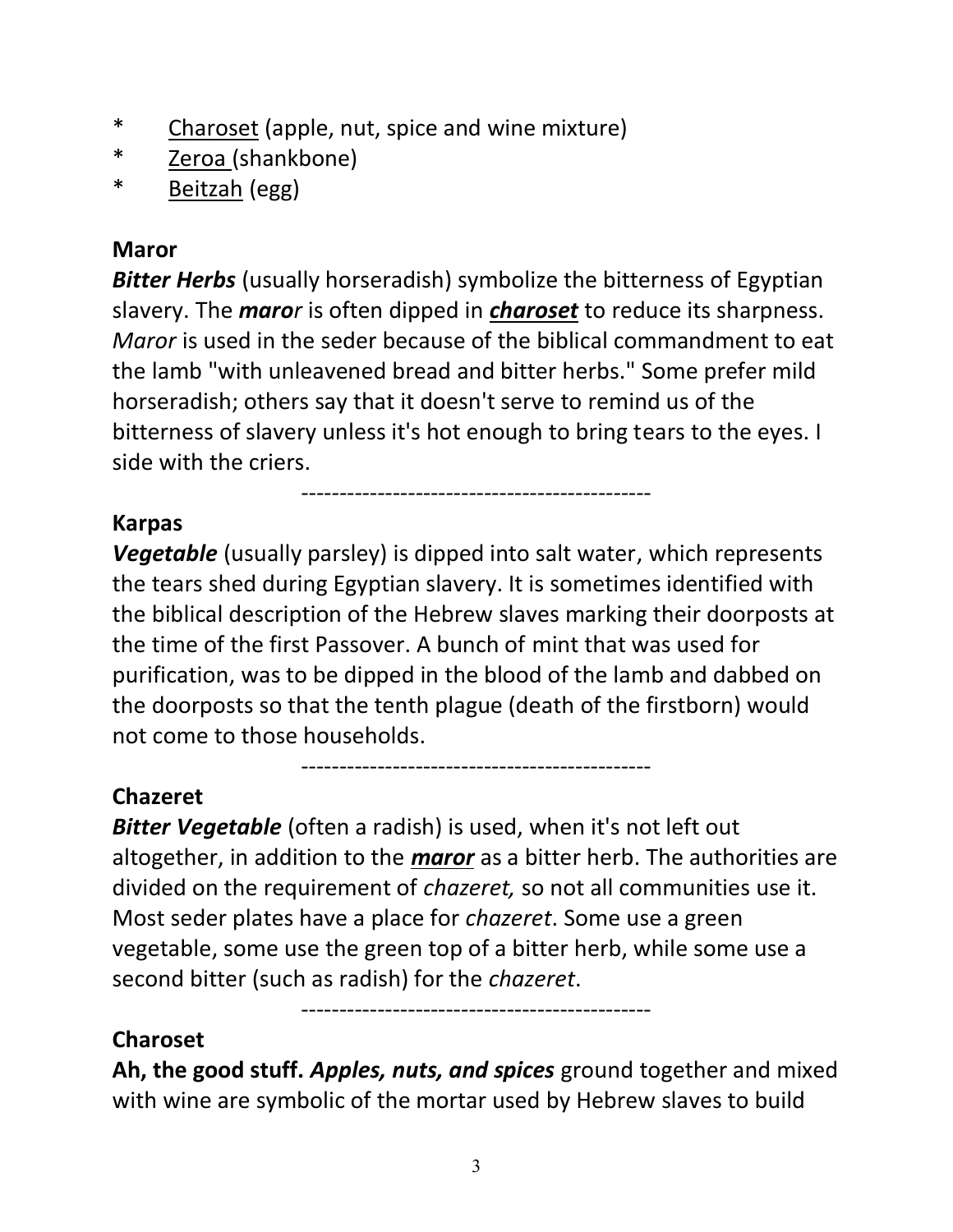Egyptian structures. In order to enhance the symbolism of mortar, it is customary in some communities to mix in a small amount of sand. The *charoset* is sweet because sweetness is symbolic of God's kindness, which was able to make even slavery more bearable. According to legend, the use of apples in *charoset* stems from Pharaoh's decree that all male Hebrew children were to be killed at birth. Mothers would go out to the orchards to give birth, and thus save their babies (at least temporarily) from the Egyptian soldiers.

----------------------------------------------

#### **Zeroa**

The *Shankbone* is symbolic of the lamb offered as the Passover sacrifice in biblical times. Vegetarian households often use beets for the shankbone on the seder plate. The red beets symbolize the blood of the lamb.

----------------------------------------------

#### **Beitzah**

The *Roasted Egg* is symbolic of the festival sacrifice made in biblical times. On Passover, an additional sacrifice (the lamb) was offered as well. The egg is also a traditional symbol of mourning, and has been interpreted by some as a symbolic mourning for the loss of the Temple. It is also a symbol of spring - the season in which Passover is always celebrated.

Lots of symbolism on one plate.

----------------------------------------------

Not so very long ago, a woman wanted to know why women can't be up on the altar (the "bimah"), holding a torah. She asked the rabbi, who said, stroking his beard, "A woman should be up on the bimah like an orange should be on the Seder plate." Now, each year at Passover, we place an orange on the Seder plate as a reminder that oppression can also come from within. Surely God never meant for women to be passed over.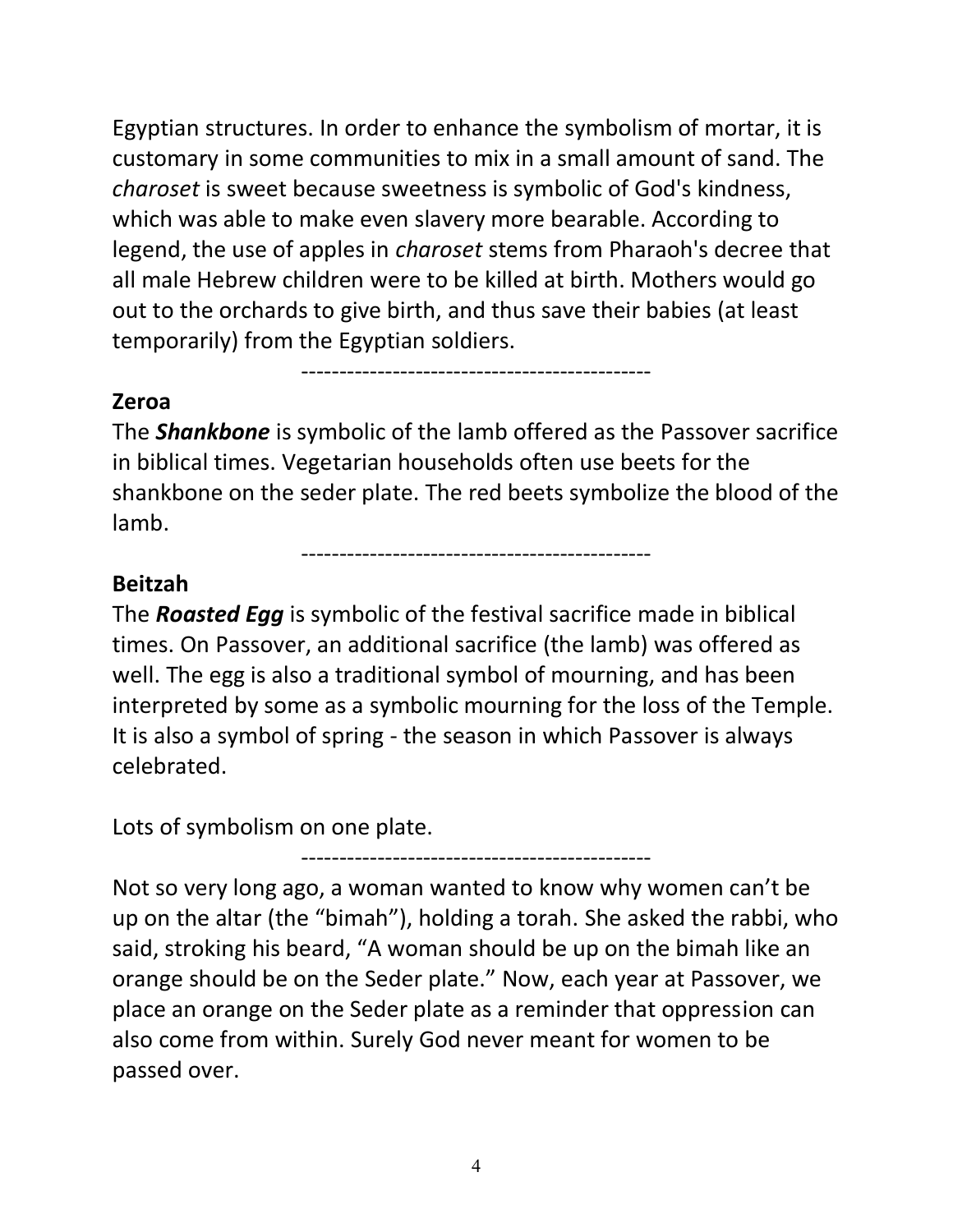

As with most of the stories that are passed down, even the orange on the Seder plate story is open to discussion. Susannah Heschel, the daughter of Abraham Heschel, one of Judaism's most revered recent rabbis, says it started with her in the early 1980s after she discovered a Hagaddah done by young women at Oberlin College. They put a crust of bread on the Seder plate to protest how Judaism treated lesbians - out of place. At Susannah Heschel's next Seder, she put an orange on the plate instead because bread on Passover seemed like a sin and too offensive. She asked everyone to take a slice in solidarity for gay men and women and anyone else who's marginalized within the Jewish community. She included widows. She thought an orange was an appropriate symbol because one spits out seeds, marking that certain unsavory traditions often need to be cast away.

Along with the orange on the Seder plate, we also have Miriam's cup. Her cup is filled with water, not wine. Why? Because the Midrash tells us of a miraculous well that kept popping up in the dessert lo those many years. Miriam was a prophet who also popped up in some but not many stories of the years in the dessert. She was a source of inspiration, strength and wisdom and often associated with songs and rituals that carry on from generation to generation.

So before we drink to Miriam, we will also sing for Miriam:

---------------------------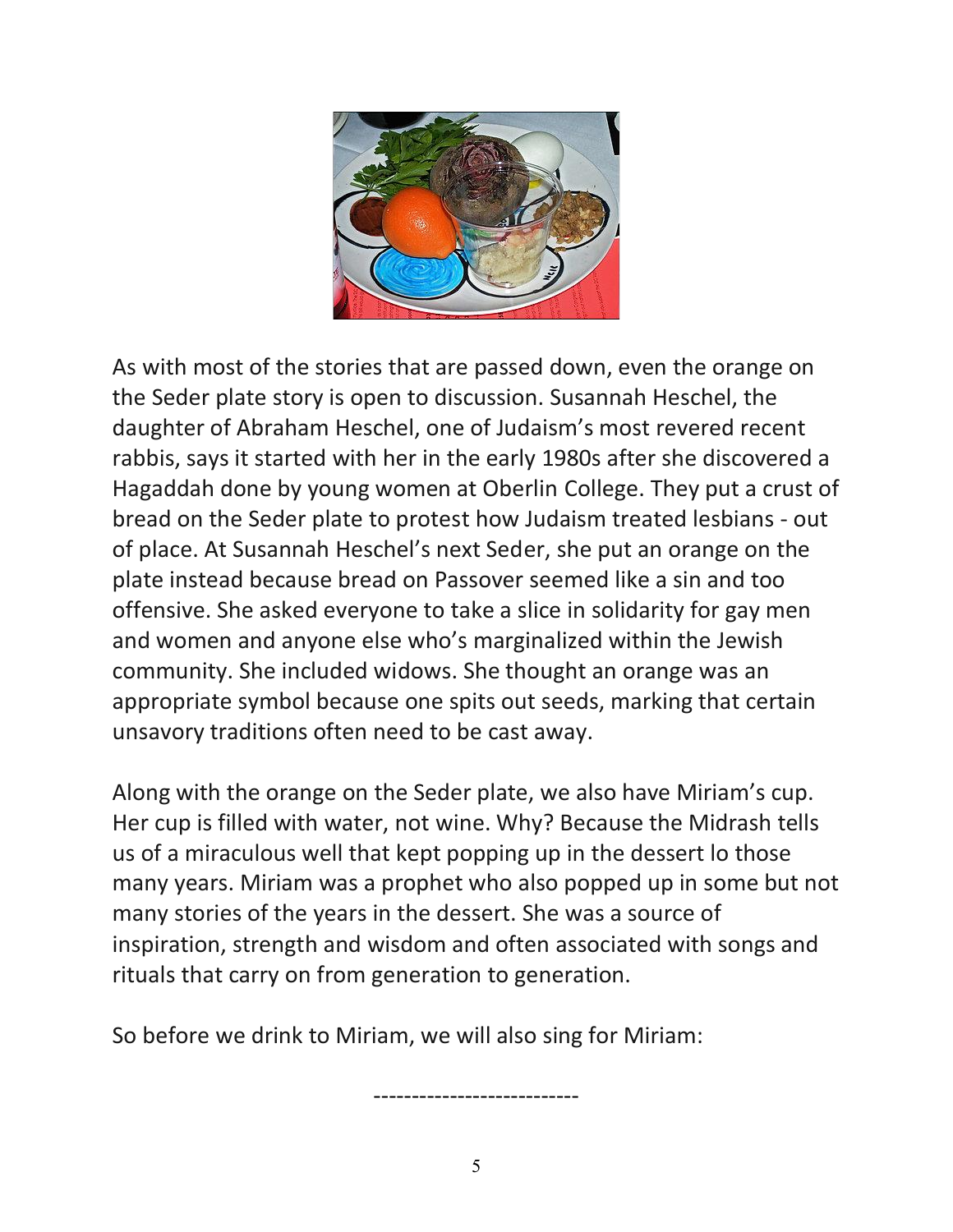#### **These are a few of our Pessadic Things**

[Sung to the tune of "These are a few of my favorite things"]

Cleaning and cooking and so many dishes Out with the hametz, no pasta, no knishes Fish that's gefillted, horseradish that stings These are a few of our Pessadic things.

Matzah and karpas and chopped up haroset Shankbones and Kiddish and Yiddish neuroses Nona who kvells when her grandchildren sing These are a few of our Pessadic things.

When the plagues strike When the virus hits, When we're feeling sad We simply remember our Passover things And then we don't feel so bad.

Matzah and maror and trouble with Pharaohs Famines and locusts and slaves with wheelbarrows Matzah balls floating and eggshells that cling These are a few of our Pessadic things.

When the plagues strike When the the virus hits When we're feeling sad We simply remember our Passover things And then we don't feel so bad.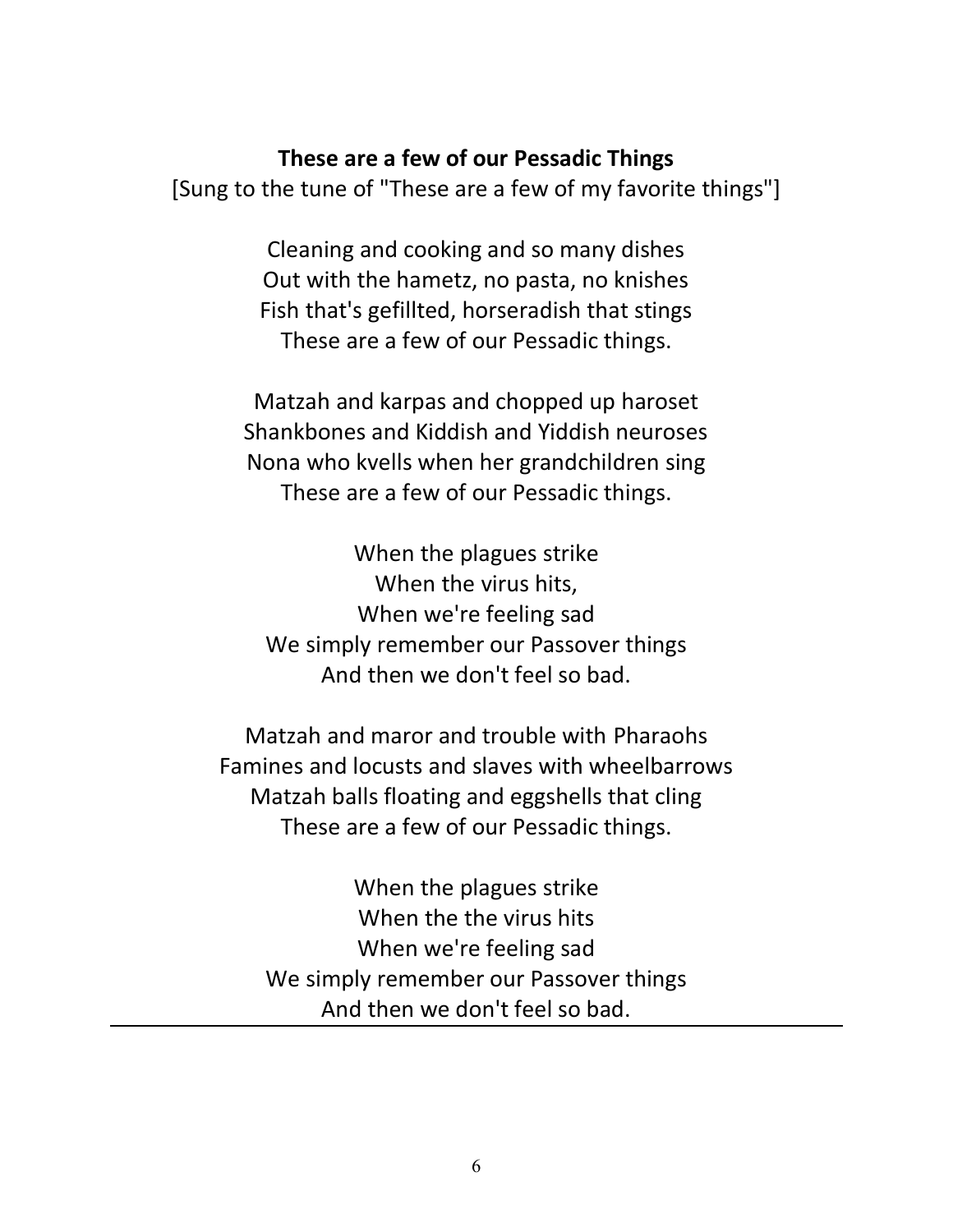It wasn't so long ago that one person did it all.

#### **The Miracle**

*(By Bernice Mennis)*

Each year you say that maybe next year you won't bother anymore to make the old foods.

Women bunched together shouting and then the chopping, grating, mixing.

Hard work for an old woman.

And nowadays they say the package is almost as good and cheaper even.

Yet each year, there on that clean, ironed, white, heavy cloth with its delicate stitches of leaf green and yellow red --

I hadn't noticed how small the stitch, how intricate the pattern -- The food there again.

Not simple or quick or fancy but hours of careful shaping.

It is nothing like packaged food. Nothing.

This year I was to make *tsimes* for another Seder.

We worked together, my mother and I in her kitchen of 45 years where the water drips cold and the hot water never gets really hot, where the oven must be watched and refrigerator strapped closed.

I was to grate 20 carrots. And I, the jogger basketball athlete invested in my woman's body strength grated 6 carrots with great difficulty, my arm exhausted, my fingers grated.

And you, my 4-foot 11-inch, 74-year-old mother grated 14 carrots without stopping, evenly, not easily or quickly, but calmly, silently, providing again the dark coarse uneven ground.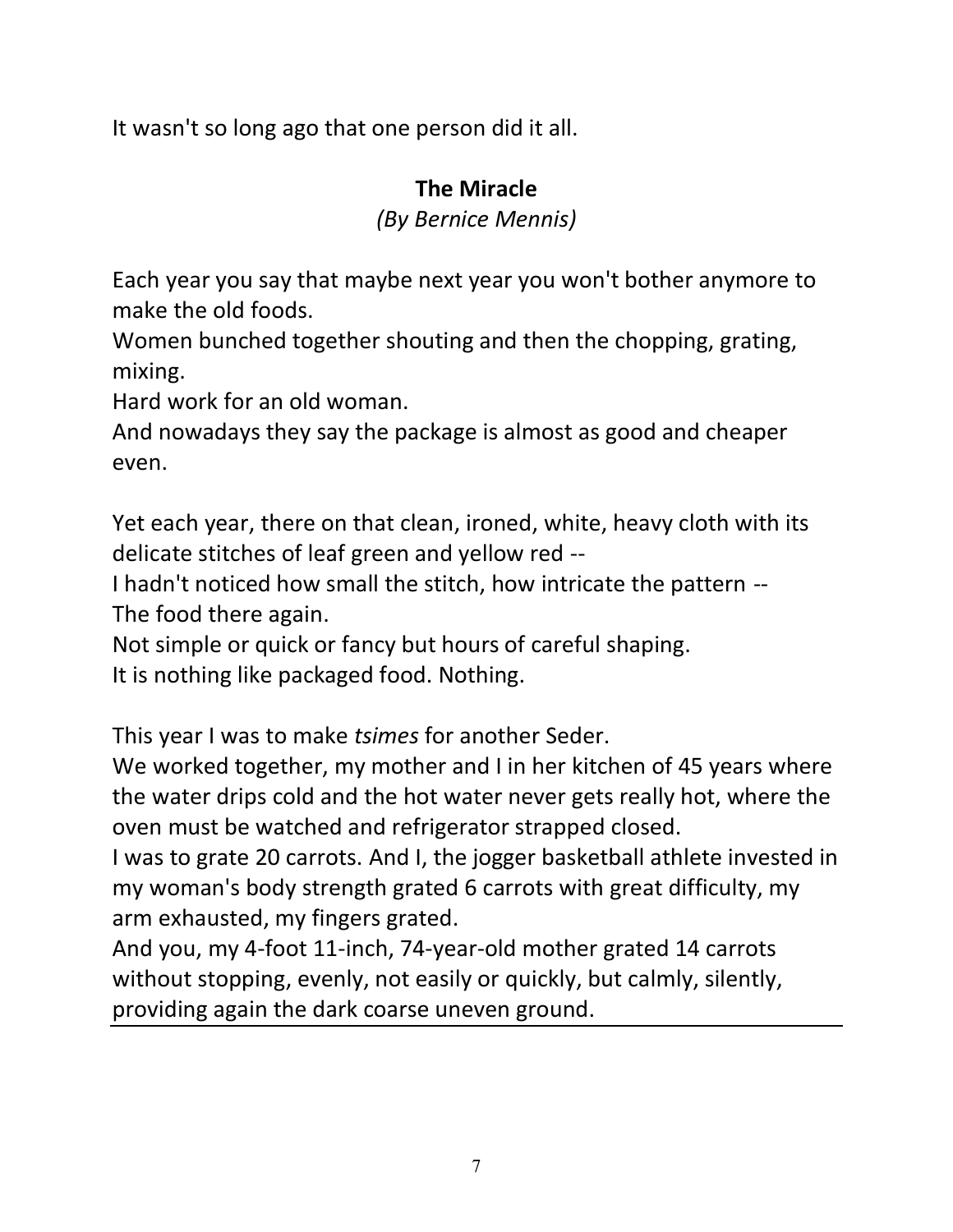# **(Uncover the three tiers of ceremonial Matzah)**

This is the bread of affliction that our ancestors ate in the land of Egypt. Let anyone who is hungry, we are ready to serve; let anyone who is needy, we are available to help in the name of Passover. This year we are here, many of us in isolation; next year we shall be together. This year we are slaves to a virus that knows no bounds; next year we shall be truly free.

> **Because We Can?** *(by Jack Doppelt)*

----------------------------------------------

It is disorienting to be in the holy land as Passover looms, to be in occupied Palestine, pondering oppressor and oppressed.

The Passover Seder is my bedrock as a Jew. My father's stature in my eyes is rooted to his role as searching leader of the multi-hour dinner theater cabaret. I've never met either of my grandparents or anyone who came before them. Yet I take on faith, something more real than Biblical faith, that they read from the Haggadah from generation to generation. Did they honor the Passover story as one in which we were the Chosen People protected by a discriminating God or one in which we were the oppressed guided into liberation by a just but vengeful God? For generation after generation, the two parables were inextricable. Are they now?

Years ago, I wrote my first Haggadah and I've been revising it irregularly ever since. There are my emendations that call upon Sholem Aleichem's Helmites, Sandy Koufax, an Elijah who brings with him the tradition of the miracle, and Grace Paley's realization that there were neighbors where she grew up in New York who were not Jewish but who nonetheless "often seemed to be in a good mood."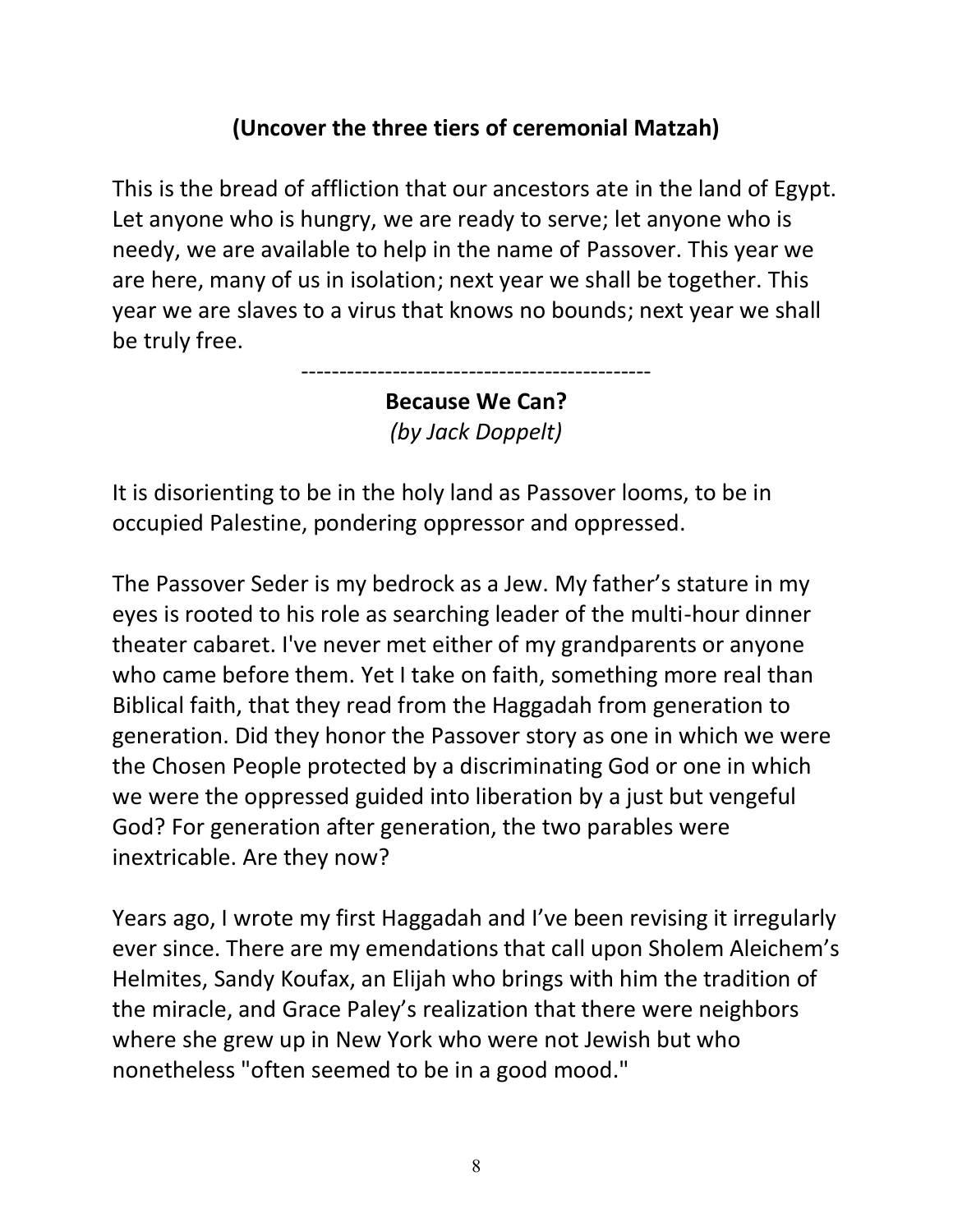To be sure, it is more confusing being a Jew with eyes open in the occupied territories than it is being a Jew with eyes restfully closed in the comfort of privilege. I process the story of Sheldon Adelson declaring from on high in Las Vegas that Republican candidates are not to use the term "occupied territory." It is understandable for Jews to fear relenting, and to need to say with resoluteness that this land is our land to live in and to protect. It is also almost unbearable to ignore the arrogance and brutality that comes with being an occupier and an oppressor of others who share that land. It strains reason or imagination to see Adelson as Moses on the Mount and not Pharaoh on the throne. It also mocks my father's sense of decency, and he was a learned man.

Still it is confusing. Within 15 minutes on the main road running the length of the West Bank of the Jordan River, I was drawn into the enigma of the day. I was being driven around by a young Palestinian couple who were kind enough to offer to show me the land. We were heading south from Nablus to Ramallah and we hit a traffic snag. We sat, as one car after another in front of us peeled off from the stalled line of cars, and paused to our left to explain briefly in Arabic that it was settlers raising some kind of ruckus. We complied, and turned around, not knowing what alternative road we would take. We knew nothing more, and my hosts thought better than to try to find out. I asked why, do they think, and they said, "because they can." A few minutes later, on a different stretch of road, we encountered four young, loosely masked boys, in Palestinian red and green. They were gathering stones and preparing for a confrontation they seemed intent on provoking. My hosts again did not want to know more. We drove on.

Passover looms. It has always been a celebration of spirit and perseverance and justice for me, one in which we thank God as we recall grand gifts we've been given - getting out of Egypt, dividing the Red Sea, surviving 40 years in the desert, and being given the Sabbath,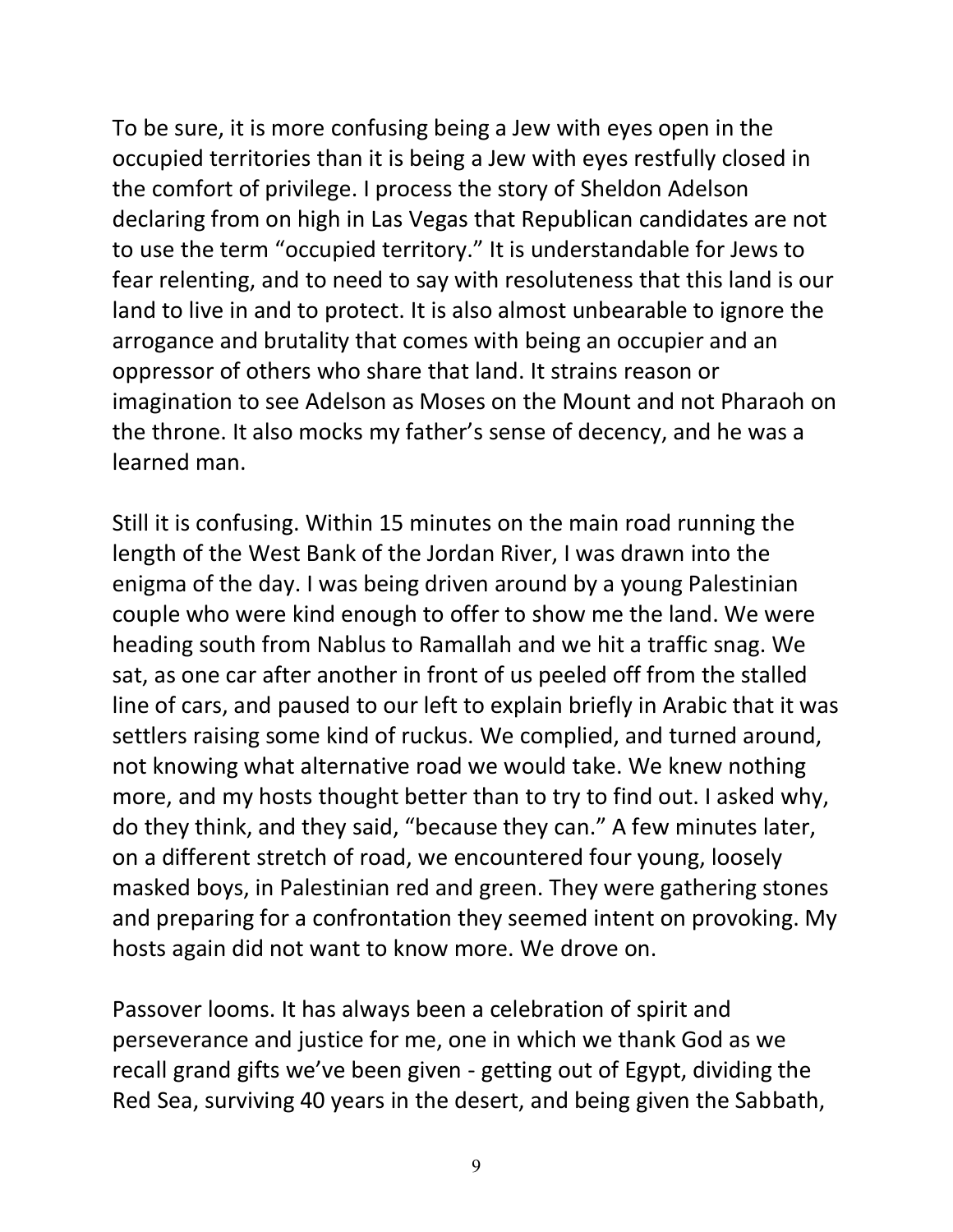the Torah, the Temple and a place to live. Dayena. Any of them would have been enough. And yet with that celebration, I feel a personal and collective shame that it is not enough, and we seem to rejoice in using our power to oppress. Why? Because we can?

----------------------------------------------

# **(The middle matzah is divided and half is hidden for the Afikoman)**

#### **(fill the second cup of wine)**

--------------------------------------

#### **Rabbi Isodor Chemelwitz eulogizes Sarah Ironson, of the Bronx, at the beginning of Tony Kushner's play "Angels in America" [excerpted]**

This woman. I did not know this woman. I cannot accurately describe her attributes, nor do justice to her dimensions. She preferred silence. So I do not know her...and yet I know her. She was not a person but a whole kind of person, the ones who crossed the ocean, who brought to America the villages of Russia and Lithuania - and how we struggled, and how we fought, for the family, for the Jewish home, so that you would not grow up *here*, in this strange place, in the melting pot where nothing melted. Descendants of this immigrant woman, you do not grow up in America, you and your children and their children with the goyische names. You do not live in America. No such place exists. Your clay is the clay of some Litvak shtetl, your air the air of the steppes, because she carried the old world on her back across the ocean, in a boat, and she put it down on Grand Concourse Avenue, or in Flatbush, and she worked that earth into your bones, and you pass it to your children, this ancient, ancient culture and home. You can never make that crossing that she made, for such Great Voyages in this world do not anymore exist. But every day of your lives the miles that voyage between that place and this one you cross. Every day. You understand me? In you, that journey is.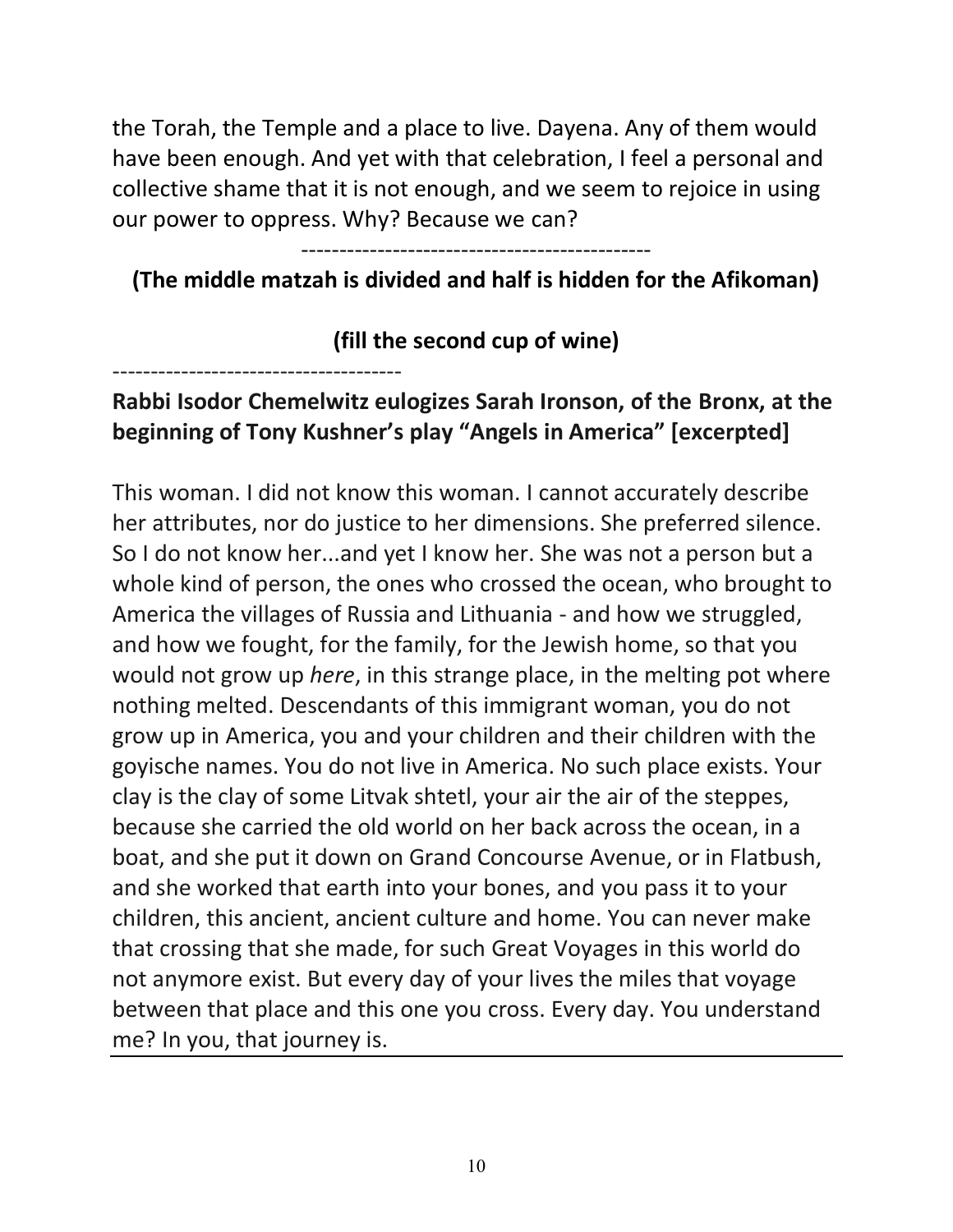#### **Pour water from your glass into Miriam's cup**

The displaying of the Matzah and the telling of stories is supposed to pique the curiosity of the younger members of the seder. So...............They might just be thinking....................

Why is this night different from all the other nights?

Ma nishtanah halailah hazeh mikol haleilot?

On all other nights, we are together eating matzah why, on this night—do we eat matzah in isolated places away from each other;

On all other nights, we eat all kinds of herbs together why, on this night, do we especially eat bitter herbs?

On all other nights, we do not dip herbs at all; why, on this night, do we hope for dips in coronavirus numbers;

On all other nights, we eat in an ordinary manner; why, tonight, do we recline, in fear of a continuing virus infection?

----------------------------------------------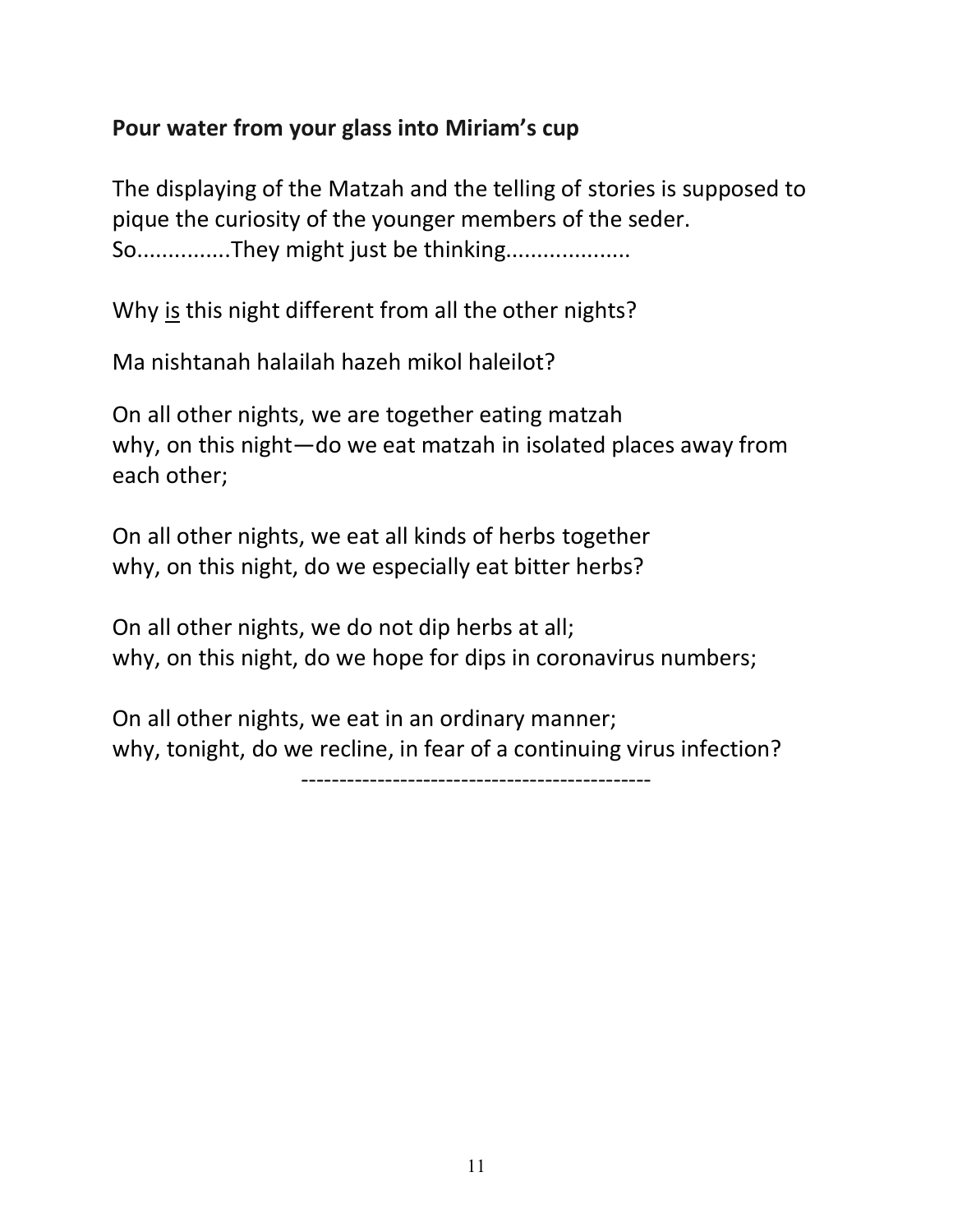מַה־נִּשְׁתֵּנָּה הַלַיְלָה הַזֶּה מִכָּל־ הלילות? שִׁבְּכָל־הַלֵּילוֹת אֲנוּ אוֹכְלִין הָמַץ ומַצָה: הַלַּיְלָה הַזֶּה, כְּלוֹ מַצָּה. שִׁבְּכָל־הַלֵּילוֹת אֲנוּ אוֹכְלִין שָׁאָר ירקות: הַלְיַלָה הַזָּה, מַרוֹר. שִׁבְּכָל־הַלֵּילוֹת אֵין אֲנוּ מַטְבִּילִין אפלו פעם אחת: הלילה הזה. שתי פעמים. שַׁבְּכָל־הַלֵּילוֹת אֲנוּ אוֹכְלִין בֵּין יושבין ובין מסבין: הַלַיְלָה הַזָּה, כִּלְנוּ מִסְבִּין.

**The simple answers** to each of the Four Questions are:

We eat only Matzah to recall that when the Israelites were fleeing from Egypt, they could not wait for dough to rise and often were separated to survive.

----------------------------------------------

We eat mainly bitter herbs to remind us of the painstaking labor the Israelites were forced to do as slaves in Egypt, and of the bitterness that comes when we least expect it.

We recline because in ancient times, reclining was a symbol of the comfort and freedom of Roman patricians more fortunate than we, and today, reclining can also be a symptom of fatigue.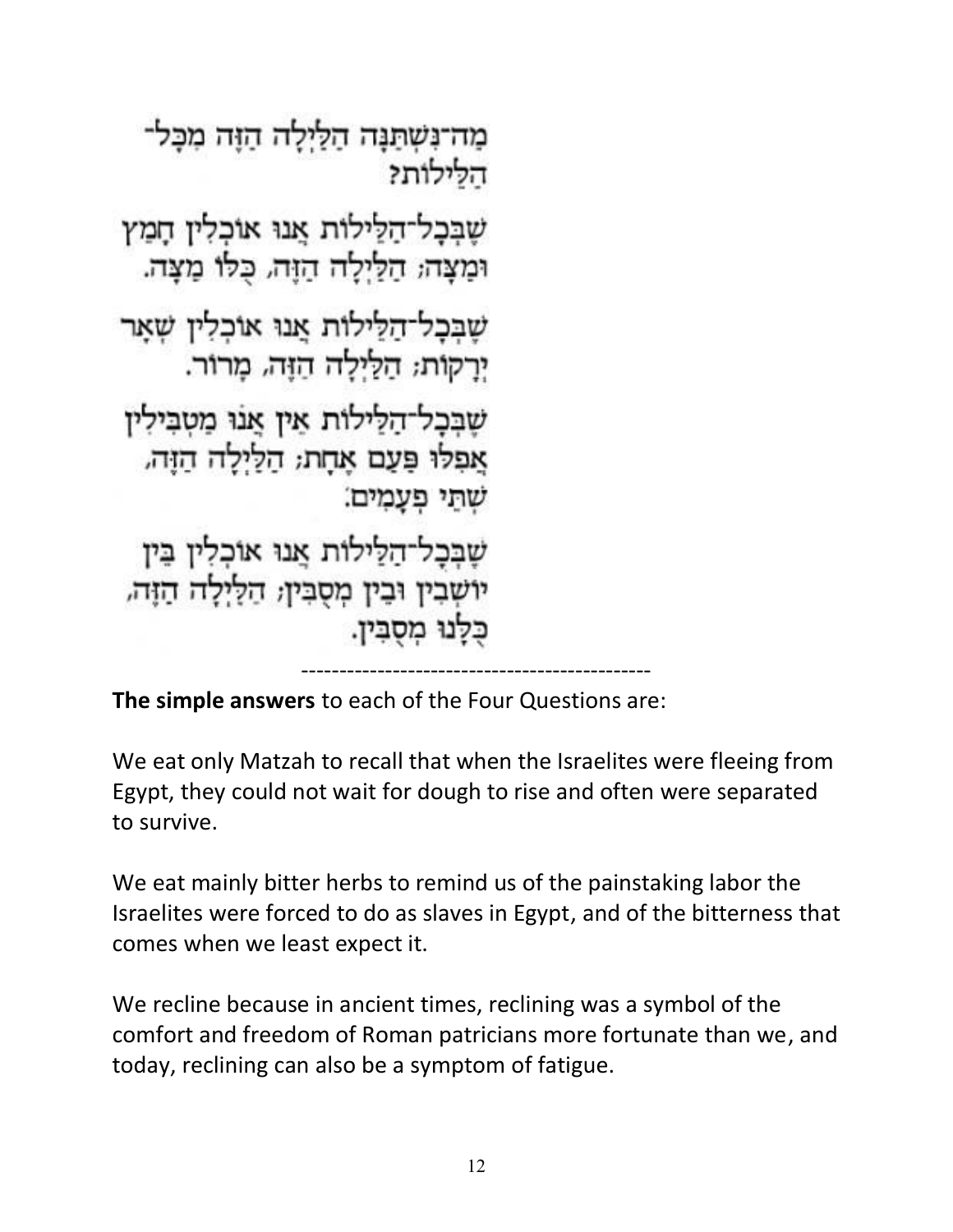**(And now the second cup of wine)**



Baruch Atah Adonai Eloheinu Melech ha-olam, borei p'ri ha-gafen.

#### ----------------------------- **For the Four Children in Each of Us**



**The Wise Child in Us** who **ILL SEEKS** seeks deep and thoughtful answers: For that child, we have some answers to what we do and why we do it. Reflections on denial and commitment.

**The Rebellious Spirit in Us** who demands personal relevance from the traditional text: For that child, we need provocative questions and debates. Contemporary stories, personal experiences, and empathy for others.

**The Simple Curiosity in Us** who listens and looks with wonder: For that child, we have the Exodus story, the Holocaust, global pandemics, thoughts connecting them, and thoughts beyond.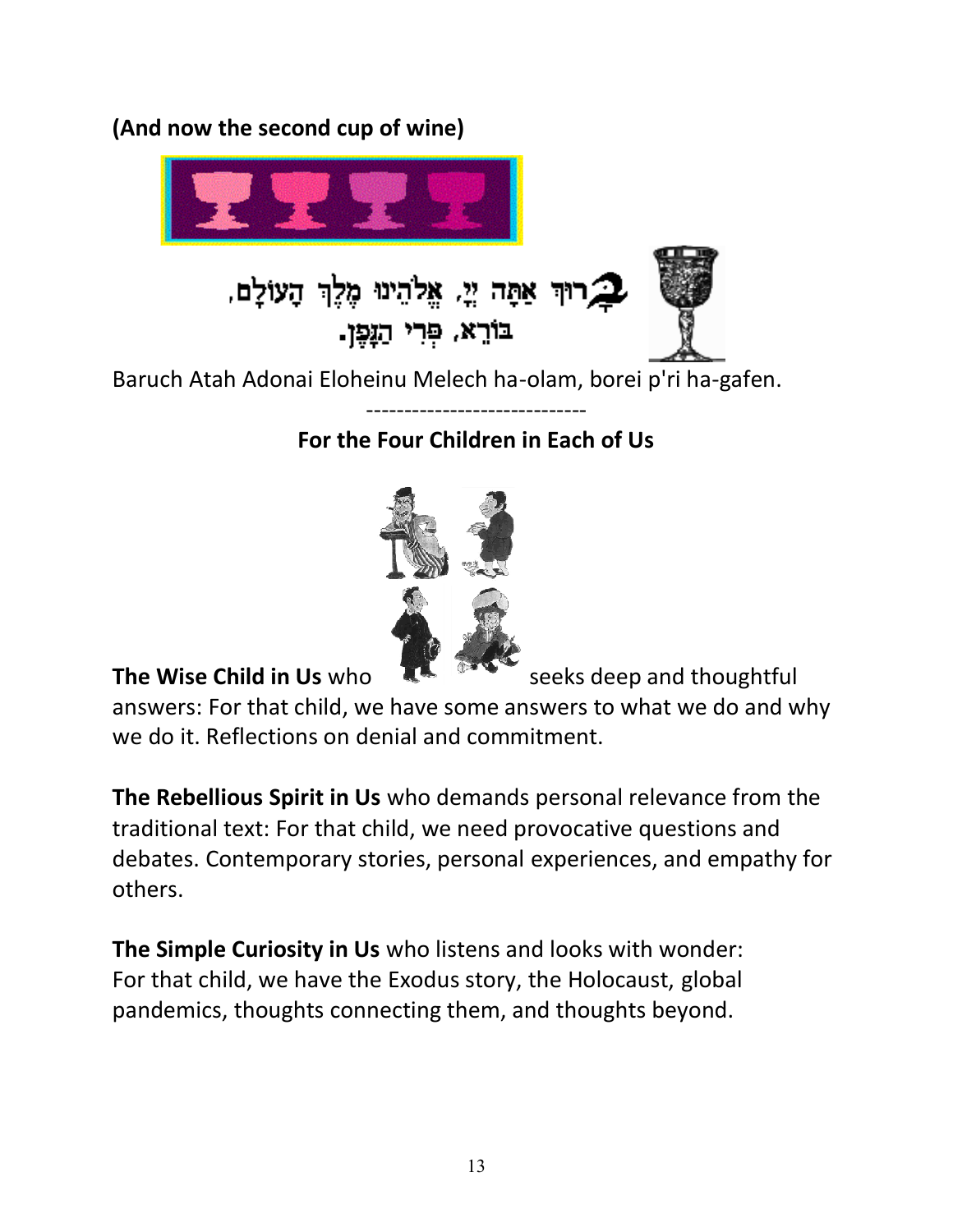**The Non-Verbal in Us** who doesn't know how to ask but wants to experience: For that child, we find ways to explain how relatives and neighbors can disappear without notice.

----------------------------------------------

**The searching answer** is: We were once slaves unto Pharaoh in Egypt ... Moses, with his brother Aaron as his spokesman, went unto Pharaoh and demanded that the Israelites be freed. Pharaoh refused, and initiated a reign of terror against the Israelites. The Israelites were not released from bondage until a series of ten plagues befell the Egyptians. Though we celebrate the triumph of the sacred cause of freedom, happiness cannot be realized so long as others were sacrificed in the process.

A full cup is the symbol of unmitigated joy. We shall, therefore, diminish the wine in our cups as we recall the plagues visited upon the Egyptians, to give expression to our sorrow over the losses which each plague exacted.

A Talmudic story relates that after the Israelites safely crossed the Red Sea, they sang a song in praise of God, but when the angels began to join in, God thundered: "You shall not sing while my other children, the Egyptians, are drowning." So, we now recite the list of the ten ancient plagues, pouring off wine as each one is mentioned to symbolize that our triumph is not without sorrow. And be advised, don't lick the wine off your finger when you're done:

| $Dam - Blood$      | Shkhin – Boils                      |
|--------------------|-------------------------------------|
| Tzefardea – Frogs  | Barad - Hail                        |
| $Kim - Lice$       | Arbeh – Locusts                     |
| Arov – Beasts      | Choshech – Darkness                 |
| Dever – Pestilence | Makat Bechoros – Death of Firstborn |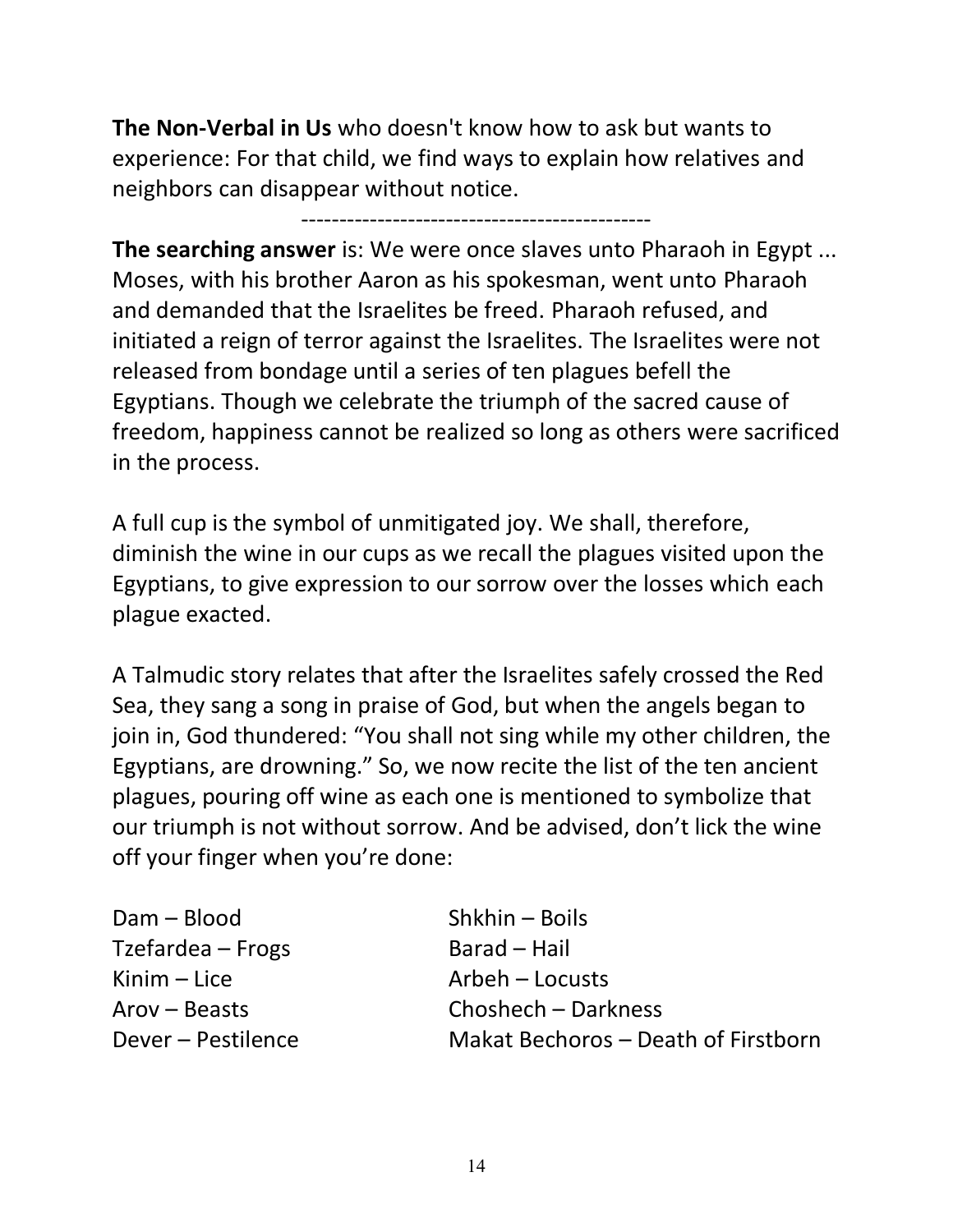

This year we add an  $11<sup>th</sup>$  plague for the one we are facing right now. May it not have been exacted on us because we were too arrogant to protect against it. And may we band together to show comfort and good will at all turns to those suffering.

#### ------------------------------------------------ **Seeking Guidance from the Rabbis of Old** *(by Jack Doppelt)*

As I recall the Seders of my youth, what has stuck with me even more than the Maxwell House sponsorship was how ridiculous much of the service seemed to me at the time yet how much I cherished it.

If this year's Maxwell House is Zoom, may the children of today come to cherish it too.

I looked forward to Seders as a time when I would almost pish in my pants with laughter over some of the traditional passages that linked the core themes of slavery, freedom and Jewish survival.

It came right after the Kiddush and the Four Questions, right in the heart of the answer that started with, "Because we were slaves unto Pharaoh in Egypt." It seems that Rabbi Eliezer, Rabbi Joshua, Rabbi Elazar the son of Azariah, Rabbi Akiva and Rabbi Tarphon met in B'nai B'rak for "a pilpul" or a discussion of biblical text. From one store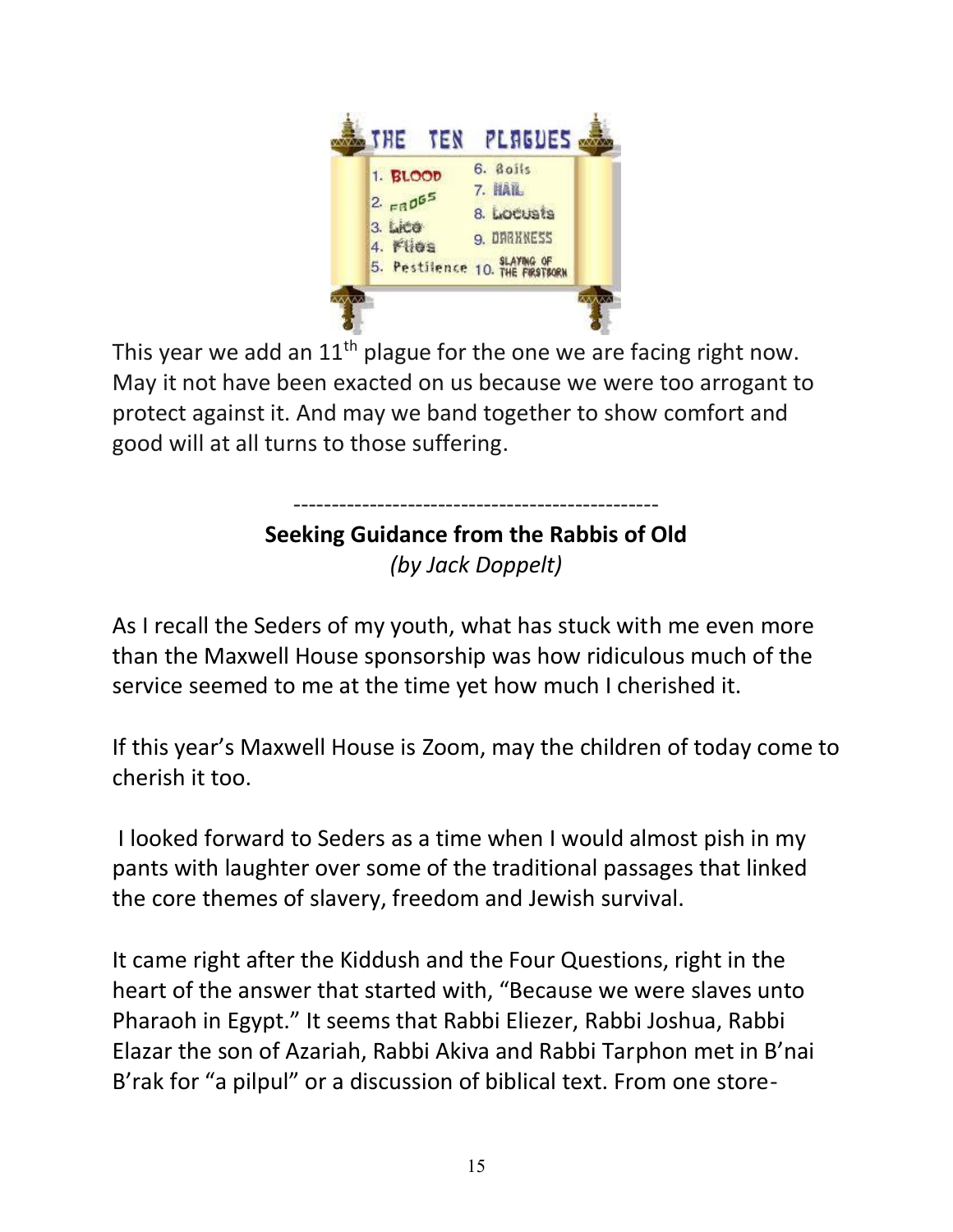sponsored Haggadah to another, the names were spelled differently, so that I got hopelessly confused among Eliezar, Elazar, or Azariah. It was clear that they were the action figures of the Jewish people -- my people -- and my dad expected that I would come to revere them and respect their wisdom.

But they didn't seem to have much to offer. They were puzzling over the meaning of "a mighty hand and an outstretched arm" and over "the days of thy life" or "all the days of thy life" as it referred to how long we Jews were to recall the going forth from Egypt. They seemed to get mystical guidance from the son of Zoma, another action figure, who seemed to solve the riddle by concluding that we were to recall the Exodus even longer than life itself, into the time of the Messiah, whatever that meant to someone like me who was having a hard enough time recalling the earned run average and career strikeouts of Sandy Koufax, a true action hero.

Then later in the Seder service, we eavesdropped on another discussion of the sages. At some other time way back when, Rabbi Jose the Galilean, Rabbi Eleazar and Rabbi Akiva were puzzling over whether there were 10 plagues or 50 plagues, or 40 or 200 or 250. It became an involved math problem over whether each plague stood for four, that in the end was not resolved other than to break into song with a round of Dayenu.

Today we face one plague or is it thousands or tens of thousands for each inflicted person or family?

It seemed to me then, and seems to me now, that we the Jews, and we the people of the world, could use action figures who devote themselves to healing who are capable of summoning the grand and implausible miracles.

----------------------------------------------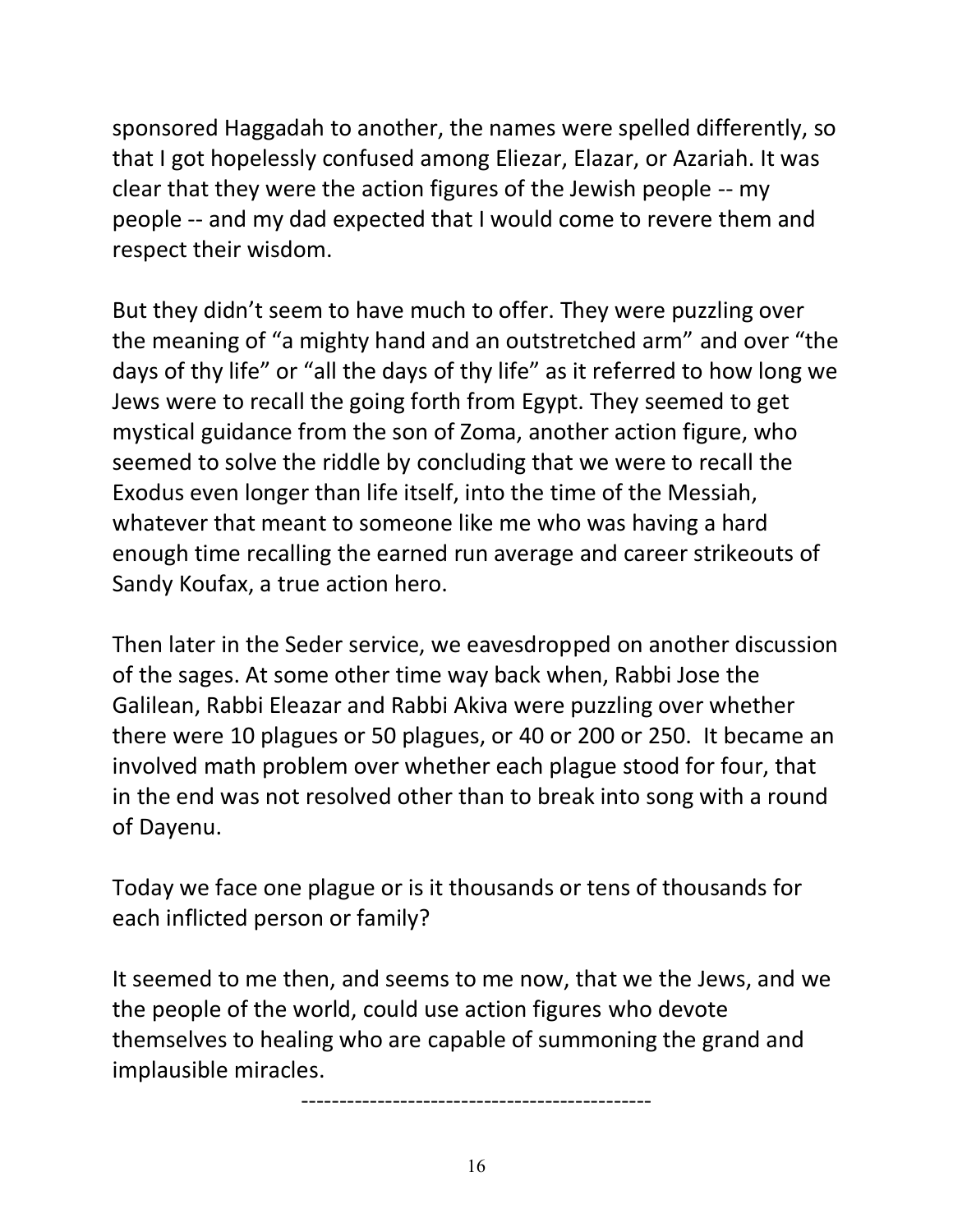#### **Pesach Has Come to the Ghetto Again**

*(By Binem Heller, Warsaw, April 19, 1943)*

Pesach has come to the Ghetto again. The wine has no grape, the matzah no grain, But the people anew sing the wonders of old, The flight from the Pharaohs, so often retold. How ancient the story, how old the refrain!

The windows are shuttered. The doors are concealed. The Seder goes on. And fiction and fact Are confused into one. Which is myth? Which is real? "Come all who are hungry!" invites the Haggadah. The helpless, the aged, lie starving in fear. "Come all who are hungry! And children sleep, famished. "Come all who are hungry!" and tables are bare.

Pesach has come to the Ghetto again, And shuffling shadows shift stealthily through, Like convert-marranos in rack-ridden Spain Seeking retreat with the God of the Jews. But these are the shards, the shattered remains Of the "sixty ten-thousands" whom Moses led out Of their bondage…driven to ghettos again… Where dying's permitted but protest is not. From Holland, from Poland, from all Europe's soil, Becrippled and beaten the remnant has come. And there they sit weeping, plundered, despoiled, And each fifty families has dwindled to one.

Pesach has come to the Ghetto again. The lore-laden words of the Seder are said, And the cup of the Prophet Elijah awaits,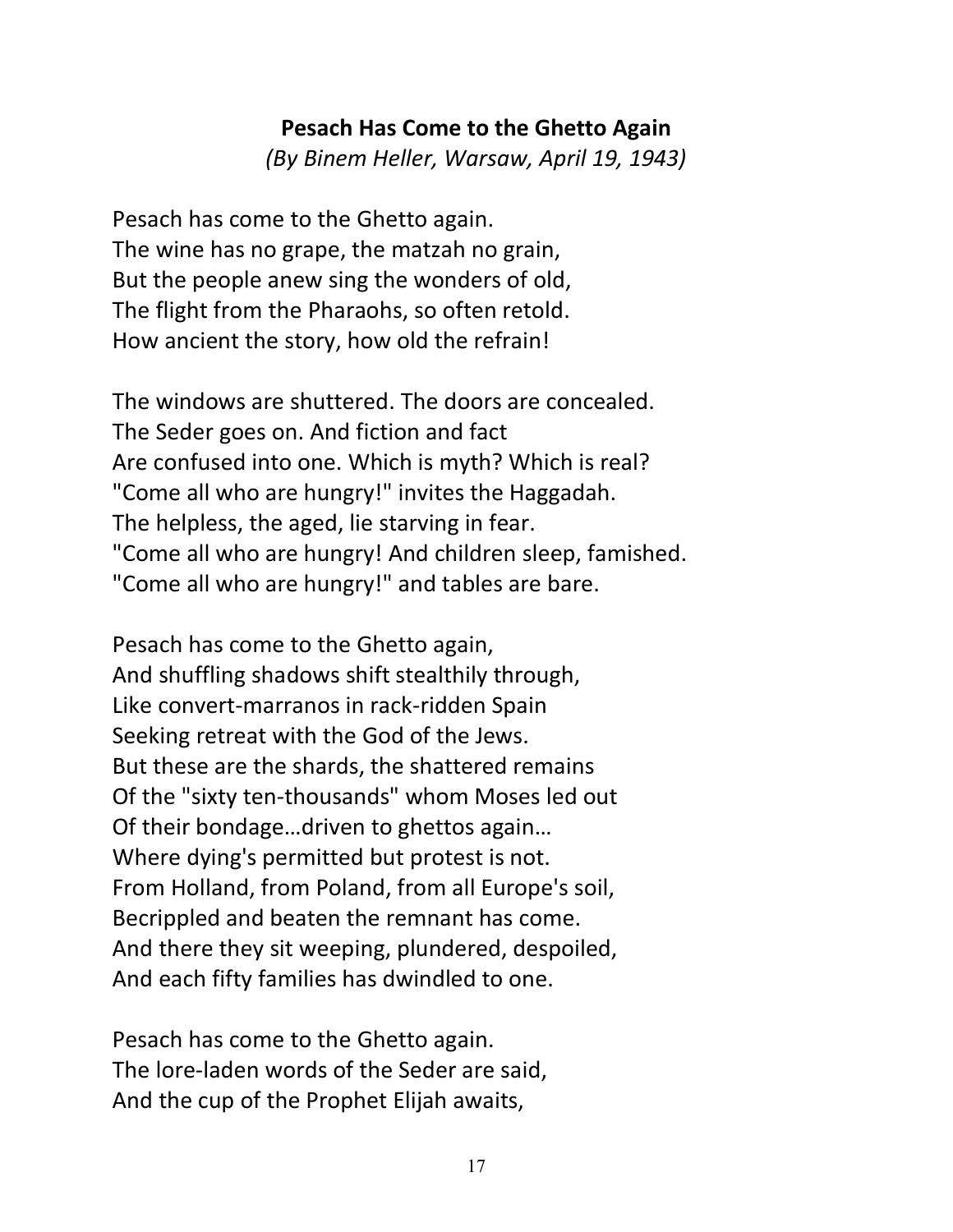But the Angel of Death has intruded instead. As always -- the German snarls his command. As always -- the words sharpened-up and precise. As always -- the fate of more Jews in his hands: Who shall live, who shall die, this Passover night. But no more will the Jews to the slaughter be led. The truculent jibes of the Nazis are past. And the lintels and doorposts tonight will be red With the blood of free Jews who will fight to the last.

Pesach has come to the Ghetto again. And neighbor to neighbor the battle-pledge gives The blood of the German will flow in the Ghetto So long as one Jew in the Ghetto still lives! In the face of the Nazi -- no fear, no subjection! In the face of the Nazi -- no weeping, no wincing! Only the hatred, the wild satisfaction Of standing against him and madly resisting. Listen! How Death walks abroad in the fury! Listen! How bullets lament in the flight! See how our History writes END to the story, With death heroic, this Passover night!

It is February 2011 –

Over the last few weeks throughout the Arab World, hundreds of thousands of people of all social backgrounds have felt a surge of freedom to express themselves to one another out in the open, a fundamental human impulse. They are neighbors gathering in cities, bloggers and tweeters getting word to one another, and journalists covering what matters.

That so many Egyptians, Tunisians, Algerians, Jordanians and Yemenis are now freely and openly expressing their convictions and hopes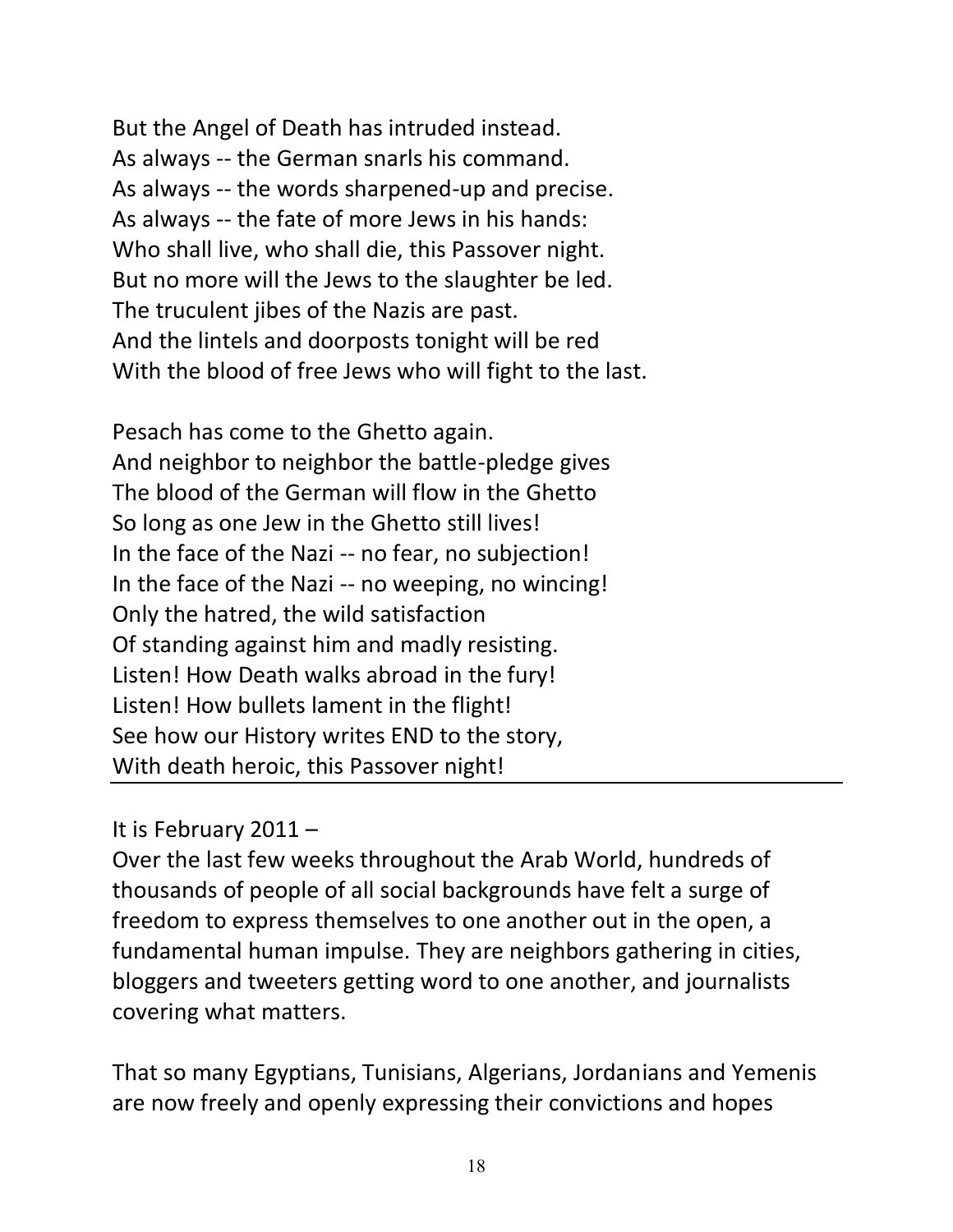inspires us. We sense the pride of a people finding their voice, using it, and trusting that they will be heard and not squelched. We recoil as we hear of repressive efforts to intimidate neighbors, cut off cell phones and the internet, and arrest journalists and seize their equipment.

The world is watching and we appeal to Arab governments to remove barriers to free expression. Let your people speak.

# **Maggid**

*(By Marge Piercy)*

…The courage to leave the place whose language you learned as early as your own, whose customs however dangerous or demeaning, bind you like a halter you have learned to pull inside, to move your load; the land fertile with the blood spilled on it; the roads mapped and annotated for survival. The courage to walk out of the pain that is known into the pain that cannot be imagined, mapless, walking into the wilderness, going barefoot with a canteen into the dessert; stuffed in the stinking hold of a rotting ship sailing off the map into dragons' mouths…



#### **Dayenu**

Dayenu, it would have been enough----------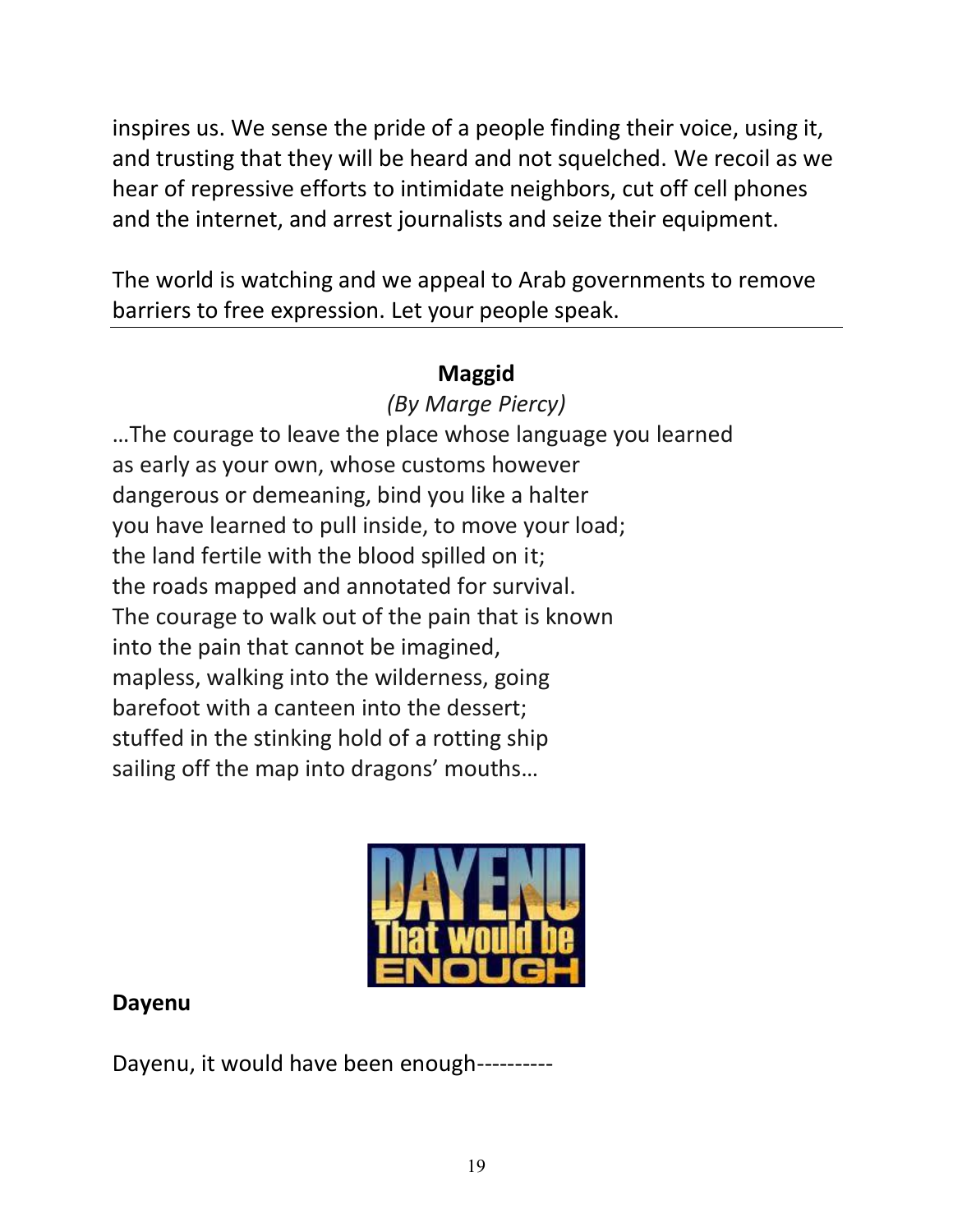# **Day-Dayenu, day-dayenu, day-dayenu, dayenu, dayenu dayenu...[again]**

**Ilu hotsi hotsianu, hotsianu mi-Mitzrayim, hotisanu mi-Mitzrayim, Dayenu.**

**Ilu natan natan lanu, natan lanu et ha-Shabot, natan lanu et ha-Shabot, Dayenu.**

**Ilu natan natan lanu, natan lanu et ha-Torah, natan lanu et ha-Torah, Dayenu.**

How many are the gifts God has bestowed upon us! Had God:

Brought us out of Egypt and not divided the sea for us, Dayenu Divided the sea and not permitted us to cross on dry land, Dayenu Permitted us to cross on dry land and not sustained us for forty years in the desert, **Dayenum Example 2018** Sustained us for forty years in the desert and not fed us with manna, Dayenu Fed us with manna and not given us the Sabbath, Dayenu Given us the Sabbath and not brought us to Mount Sinai, Dayenu Brought us to Mount Sinai and not given us the Torah, Dayenu Given us the Torah and not led us into the land of Israel, Dayenu Led us into the land of Israel and not built for us the Temple, Dayenu Built for us the Temple and not sent us prophets of truth, Dayenu Sent us prophets of truth and not made us a holy people, Dayenu For all these--alone and together--we say... Dayenu

The story of the Jews going forth from Egypt is not only a Jewish story. It is a story of oppression and liberation for all, and a reminder that so many of the themes and stories Jews hold dear are shared by other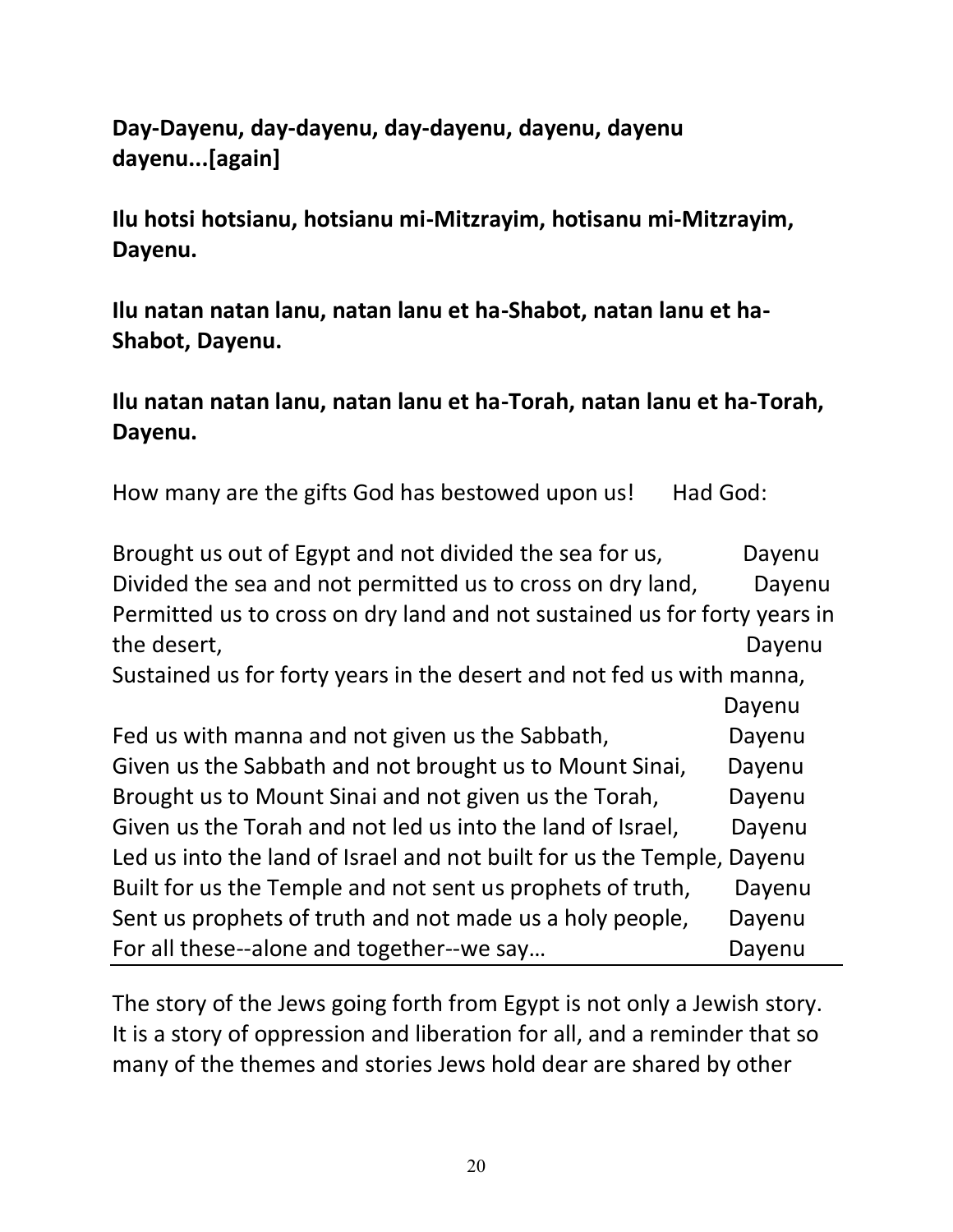religions and peoples too, as in this Gospel version. [If there's a recording of the Seeger Sessions handy, we can sing along to it.]

-----------------------------

# **O Mary Don't You Weep**

*[We Shall Overcome - The Seeger Sessions* Bruce Springsteen album]

Well if I could, I surely would, Stand on the rock where Moses stood. Pharaoh's army got drownded, O Mary don't you weep

#### **Chorus: O Mary don't you weep, don't mourn, O Mary don't you weep, don't mourn Pharaoh's army got drownded, O Mary don't you weep**

Well Mary wore three links and chains, On every link was freedom's name Pharaoh's army got drownded, O Mary don't you weep

# **Chorus**

One of these nights about 12 o'clock, This old world is gonna rock Pharaoh's army got drownded, O Mary don't you weep

Well Moses stood on the Red Sea shore, Smote the water with a two by four

Pharaoh's army got drownded, O Mary don't you weep

# **Chorus**

Well old Mr. Satan he got mad, Missed that soul that he thought he had Pharaoh's army got drownded, O Mary don't you weep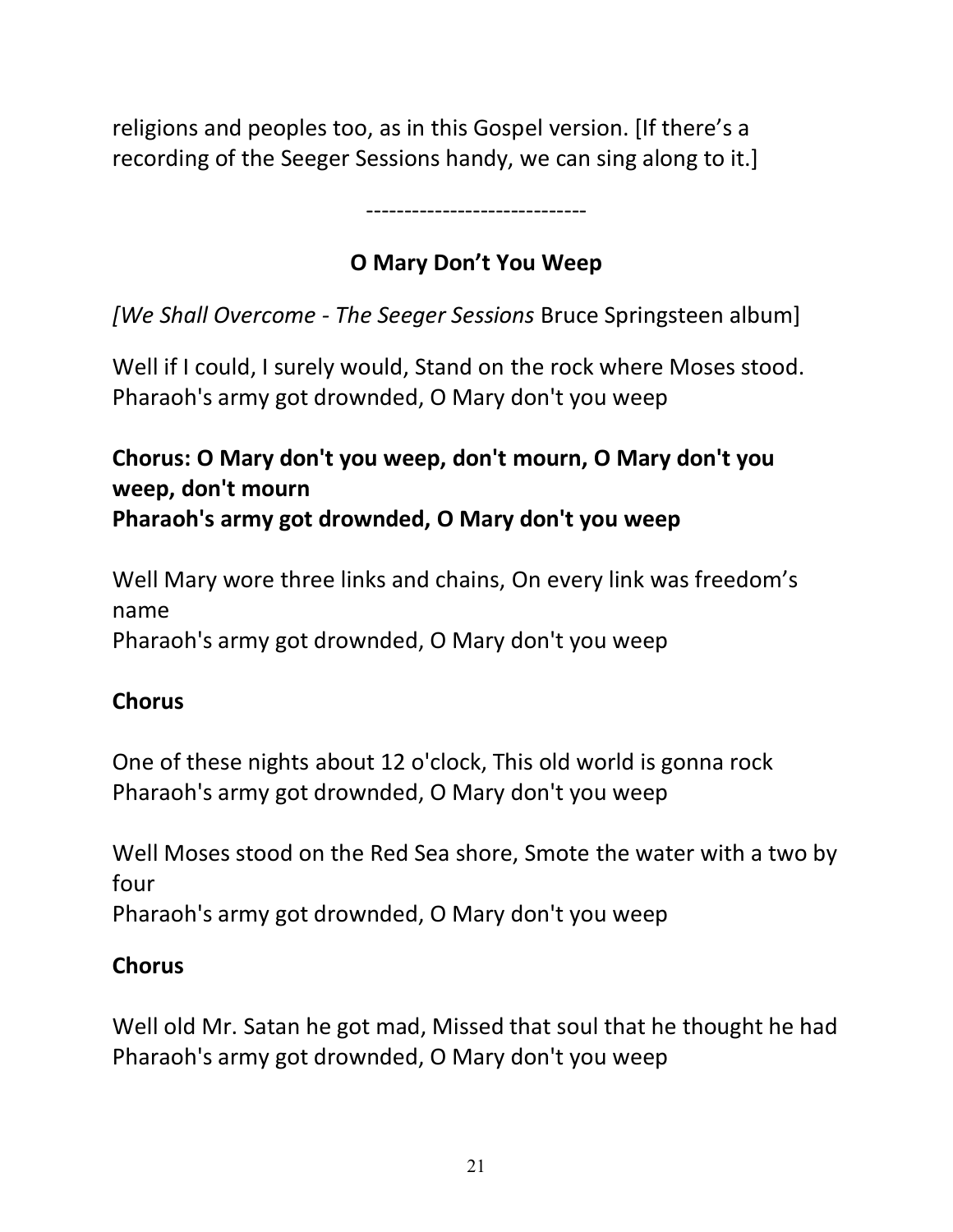Brothers and sisters don't you cry, There'll be good times by and by Pharaoh's army got drownded, O Mary don't weep

#### **Chorus**

God gave Noah the rainbow sign, "No more water but fire next time" Pharaoh's army got drownded, O Mary don't you weep

# **Chorus [until exhausted]**

----------------------------------------------

**Like Us** *(by Grace Paley)*

I lived my childhood in a world so dense with Jews that I thought we were the great imposing majority and kindness had to be extended to the other because, as my mother said, everyone wants to live like a person. In school I met my friend Adele who together with her mother and father were not Jewish. Despite this they often seemed to be in a good mood. There was the janitor in charge of coal and my father, unusually smart, spoke Italian to him. They talked about Italian literature because the janitor was equally smart. Down the hill under the Southern Boulevard El, families lived, people in lovely shades of light and darkest brown. My mother and sister explained that they were treated unkindly; they had in fact been slaves in another part of the country in another time. Like us? I said.

Like us, my father said year after year at seders when he told the story in a rush of Hebrew, stopping occasionally to respect my grandmother's pained face, or to raise his wine glass to please the grownups. In this way I began to understand in my own time and place, that we had been slaves in Egypt and brought out of bondage for some reason. One of the reasons, clearly, was to tell the story again and again -- that we had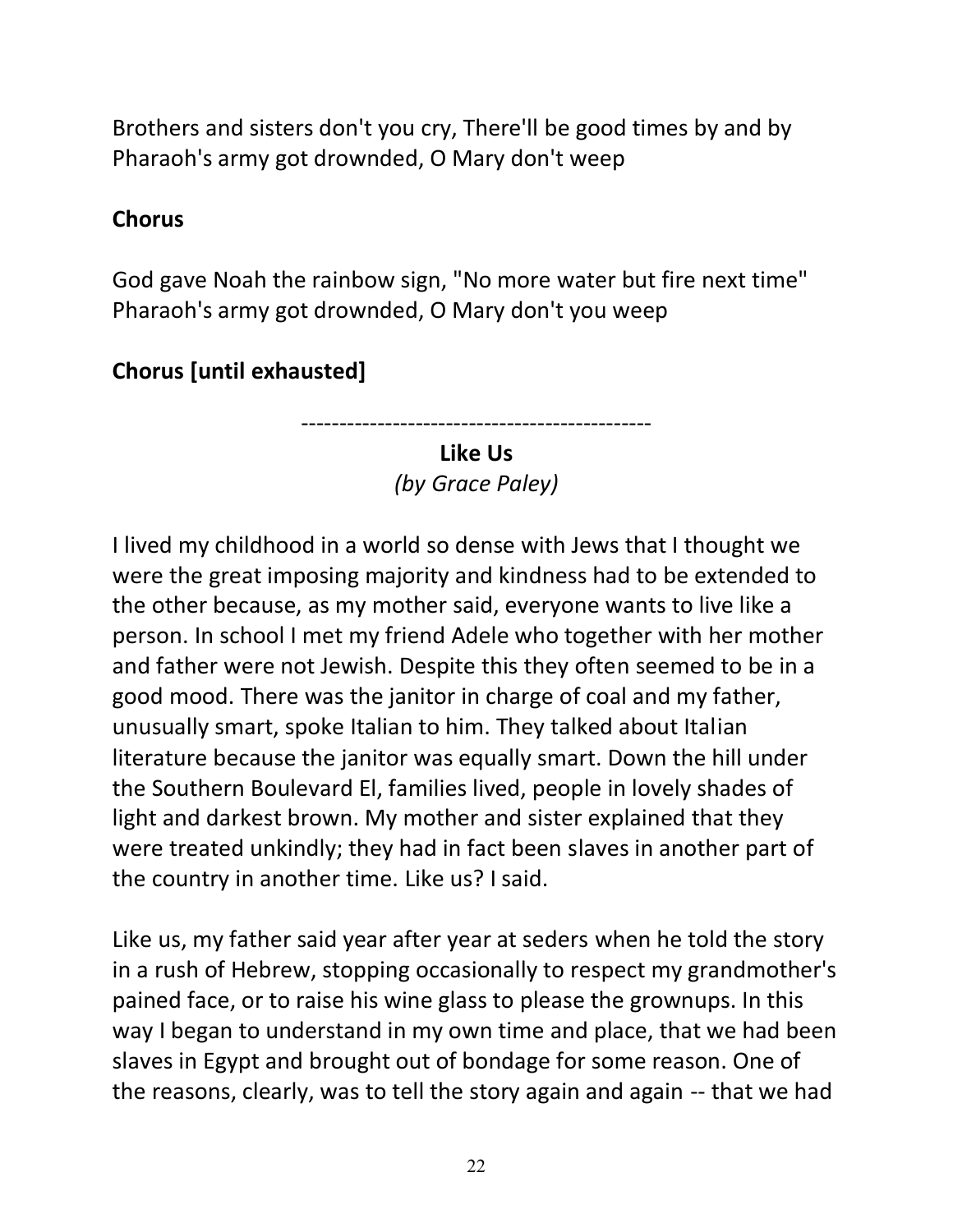been strangers and slaves in Egypt and therefore knew what we were talking about when we cried out against pain and oppression. In fact, we were obligated by knowledge to do so.

#### **Liberation and Injustice**

*(By Martin Luther King, Jr., Letter from Birmingham Jail)*

Tonight we are, all of us, from the youngest to the oldest, brothers and sisters in the celebration of freedom, and our redemption is bound up with the deliverance from bondage of people everywhere. It is said in the Talmud that, in the days when the world is more perfect, we will remember not just the liberation from Egypt, but the liberation of all people from oppression. --"Truly, injustice anywhere is a threat to justice everywhere. Injustice to any people is a threat to justice to all people."

----------------------------------------------

#### **The Plea**

(By Sue Sabbagh, June 2002)

[Read softly] To find me you must stop the noise: Silence the guns and the tanks, The shouted orders And the shouts of defiance, Screaming and weeping, And listen.

My voice is very weak. You must try to hear it. You will have to come close And pick away the tumbled stones Carefully, gently.

When you find me, lift me out,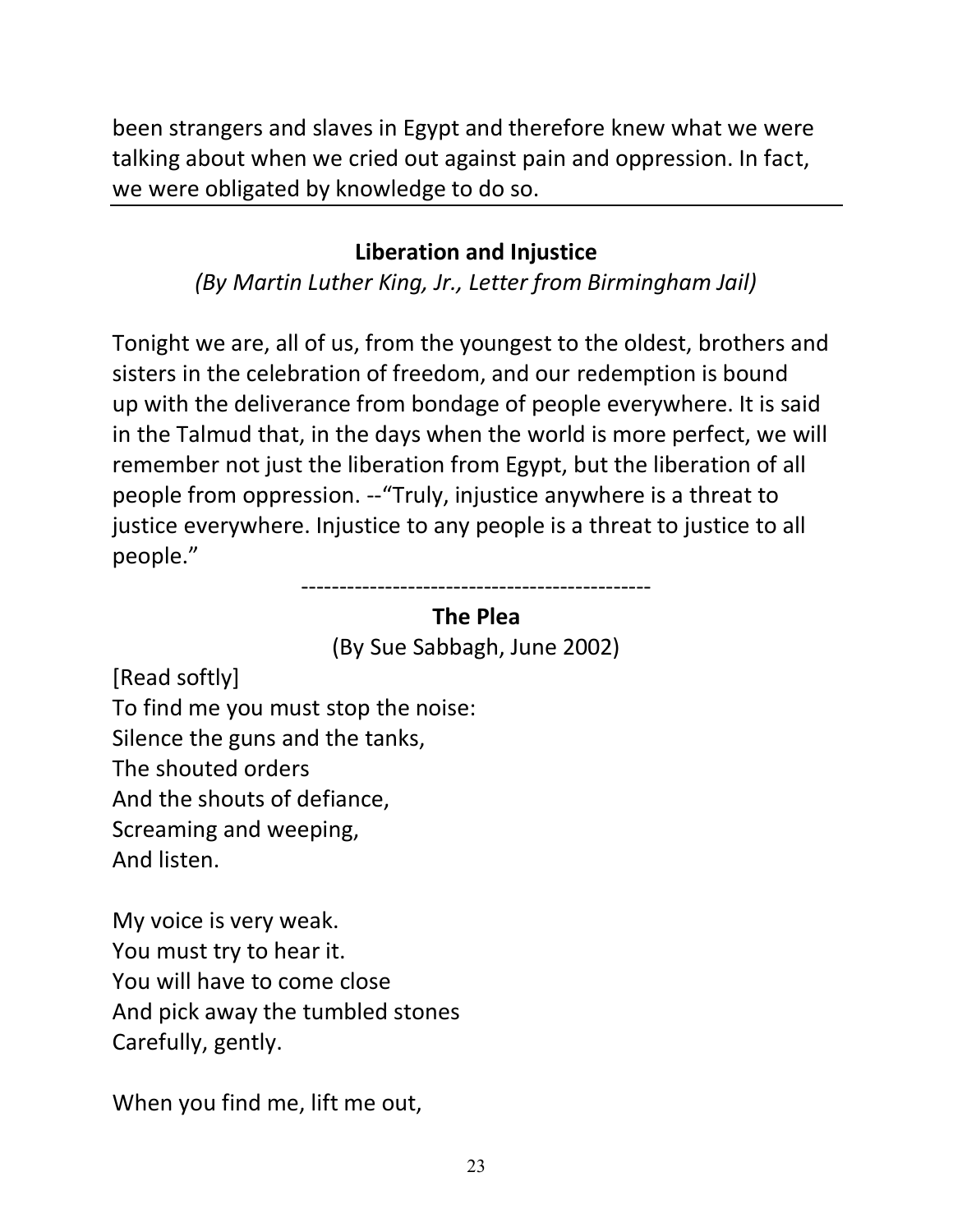Help me to breathe. Set my broken limbs But don't think it's enough To give me back a fragile existence.

I need food and water, I need a home that will last, Health and hope and work to do. I need love.

You must embrace me And take me to your heart. My name is Peace.

# **(And now the third cup)**

In the traditional Haggadah, the third and fourth cups of wine are saved for after the meal, often a time when all but the hosts are gone. I recall times when that left just my dad, my mom and me. Share some more wine with us. My dad would have liked that.



Baruch Atah Adonai Eloheinu Melech ha-olam, borei p'ri ha-gafen.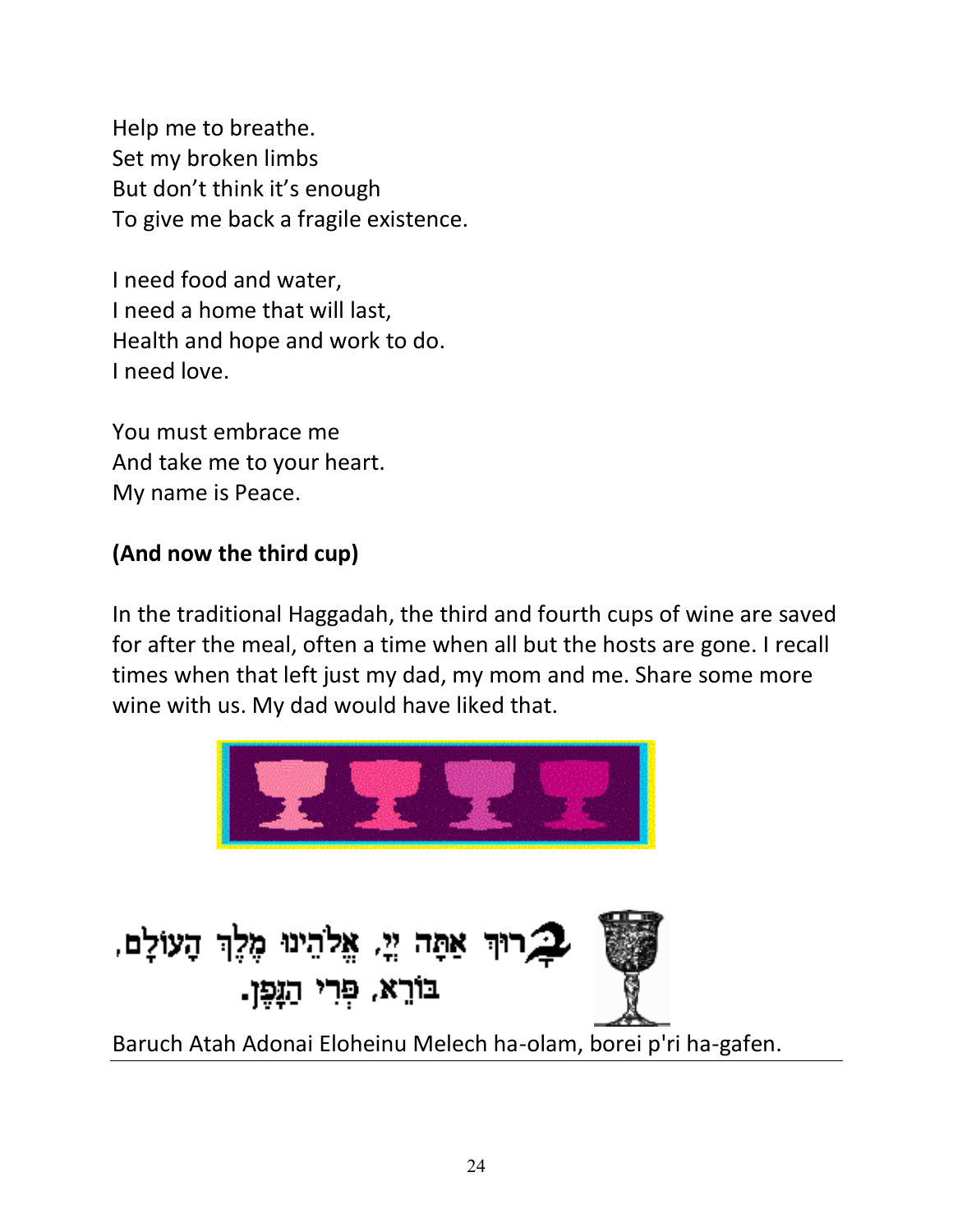**(Open the door)**

# **Elijah the Prophet A child's view of plagues, miracles and the open door** *(by Jack Doppelt)*

They don't see him. They never do when they open the door. I've gone from one Seder to another and I see him. Maybe that's what happens when you grow up. You stop seeing and you stop believing. I've been seeing him for a few years now. I hope I don't stop seeing him now that I'm b'nei mitzvahed. He doesn't have a shape, like Santa Claus. No beard. But he carries the traditions with him. Not in a bag either. I can see them. I can hear them too.

The tradition of telling stories. The tradition of enough stories, of being antsy and hungry, of sneaking a peek at the last pages while no one's looking to see when Shulchan Orech -- the dinner being served -- will finally come. How many pages to go? That's the tradition of the matzah right there. No time, gotta go. Can't wait until it's finished. Can't wait for the dough to finish. Same thing really.

The tradition of the four questions, of watching us, the younger ones, show off for the grownups. Okay, they want us to show off. I get that tradition too. They call it qvelling. I like that word. What if, just what if, I didn't know the four questions or much of anything else about my past? As I think about it, I don't know much about the past, what my grandparents did or were like or thought about. But I do know they did the four questions. I can see them. I can hear them at a table just like this, with family, with friends, with strangers. Doing what we're doing. Eating what we're eating. Remembering the bad, fearing the worst, and finding hope in it all. Because it's there. That's what he comes to remind us about.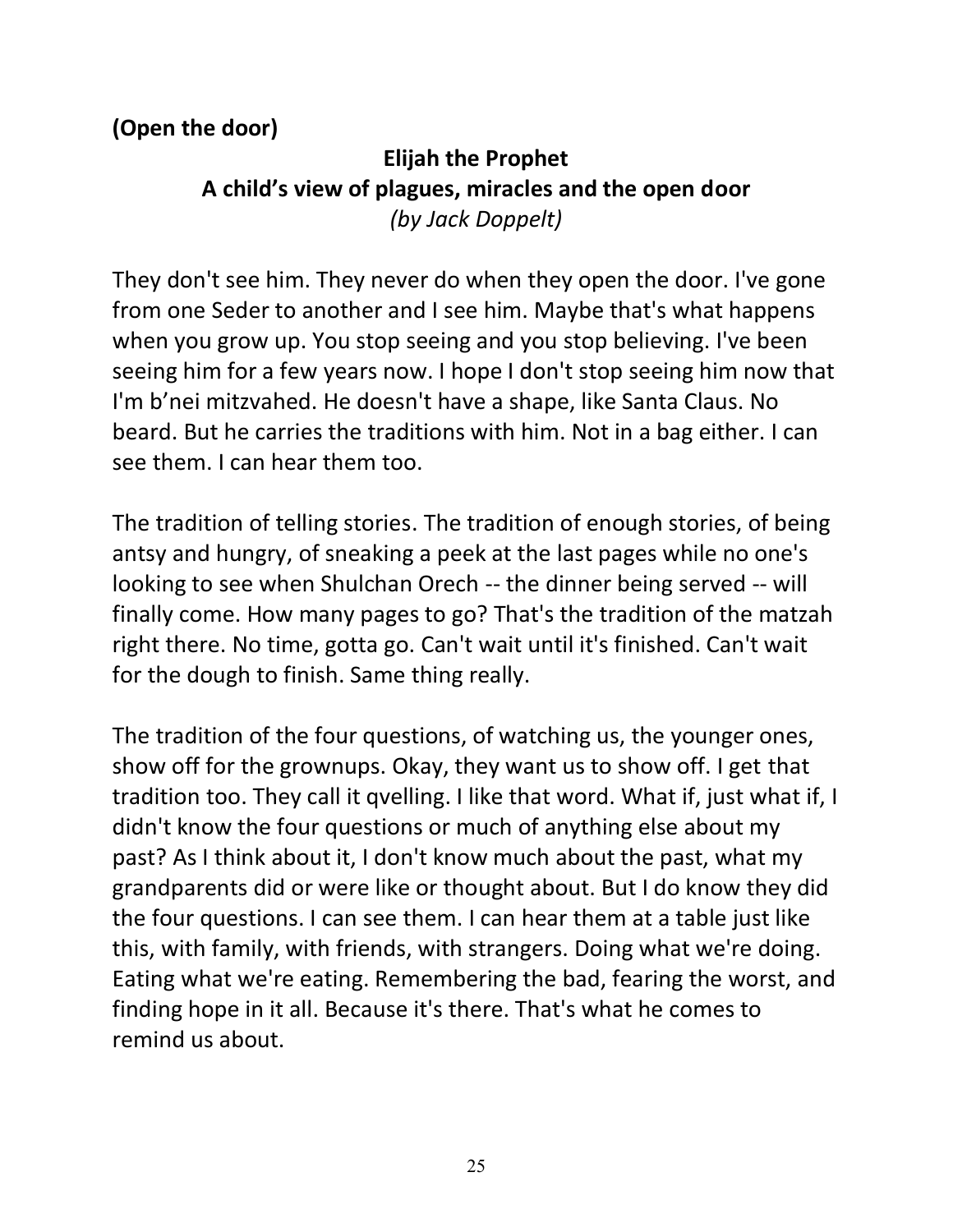They keep talking about plagues, about ones I've never heard of. The grownups keep having to look them up. What's a boil? What kind of vermin? How bad can hail get anyway? There are real plagues around. Every day. Wars, famine, starvation, things people face every day, one worse than the last. I could count ten in just the people I know, at this table, at any table.

Who expected a global virus, with a name that people generations from now will have to look up too.

The part I really don't get, every time I hear it, is Dayenu. Don't get me wrong, I love the song. See, just thinking about it brings out the rhyme in me. But it's about all these miracles. One for each plague. More. Bringing the Jews out of Egypt, dividing the sea, providing Manna, the Sabbath, the Torah. And at the end of each line, we sing Dayenu. Any one would have been enough. I don't think so. It's not that I'm not grateful. I am.

But plagues don't go away. They're here all the time. We're not done needing miracles. Sometimes the plagues don't seem so bad, so the miracles don't have to be so miraculous. But they're still miracles. And they happen all the time. That's why he comes every year. The door is always open. And in walks the tradition of the miracle.

#### **Hope and Magnificence**

*(By Howard Zinn)*

To be hopeful in bad times is not just foolishly romantic. It is based on the fact that human history is a history not only of cruelty, but also of compassion, sacrifice, courage, kindness. What we choose to emphasize in this complex history will determine our lives. If we see only the worst, it destroys our capacity to do something. If we remember those times and places—and there are so many—where people have behaved magnificently, this gives us the energy to act, and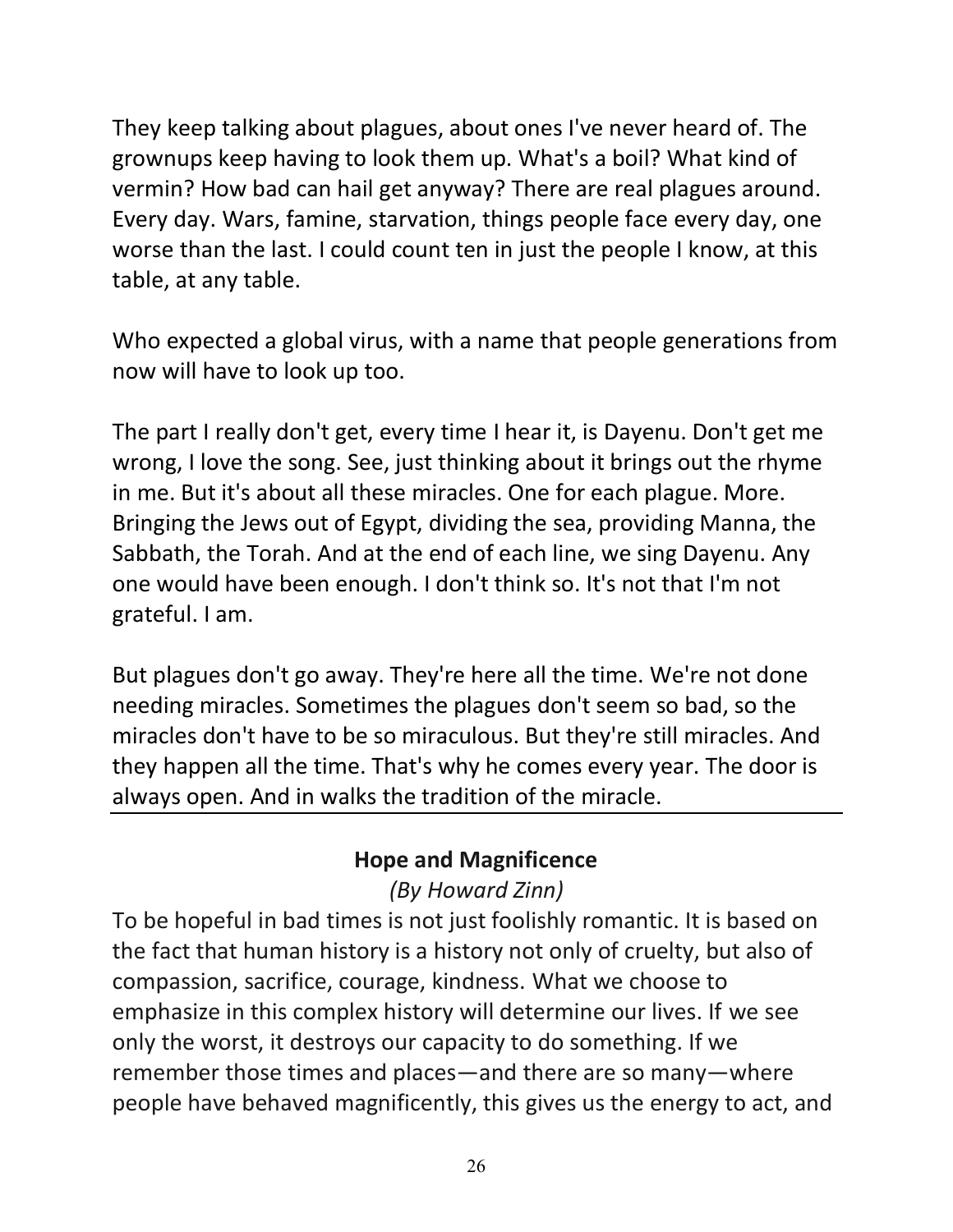at least the possibility of sending this spinning top of a world in a different direction. And if we do act, in however small a way, we don't have to wait for some grand utopian future. The future is an infinite succession of presents, and to live now as we think human beings should live, in defiance of all that is bad around us, is itself a marvelous victory.

![](_page_26_Figure_1.jpeg)

# **Karpas** (GREEN VEGETABLE)

It is spring. The air should be growing warmer. The trees will be budding. Flowers will be blooming. Pesach is a springtime holiday. The karpas reminds us of springtime and hope. Sometimes we despair of the evil and disease in our world. Pesach calls us to hope again.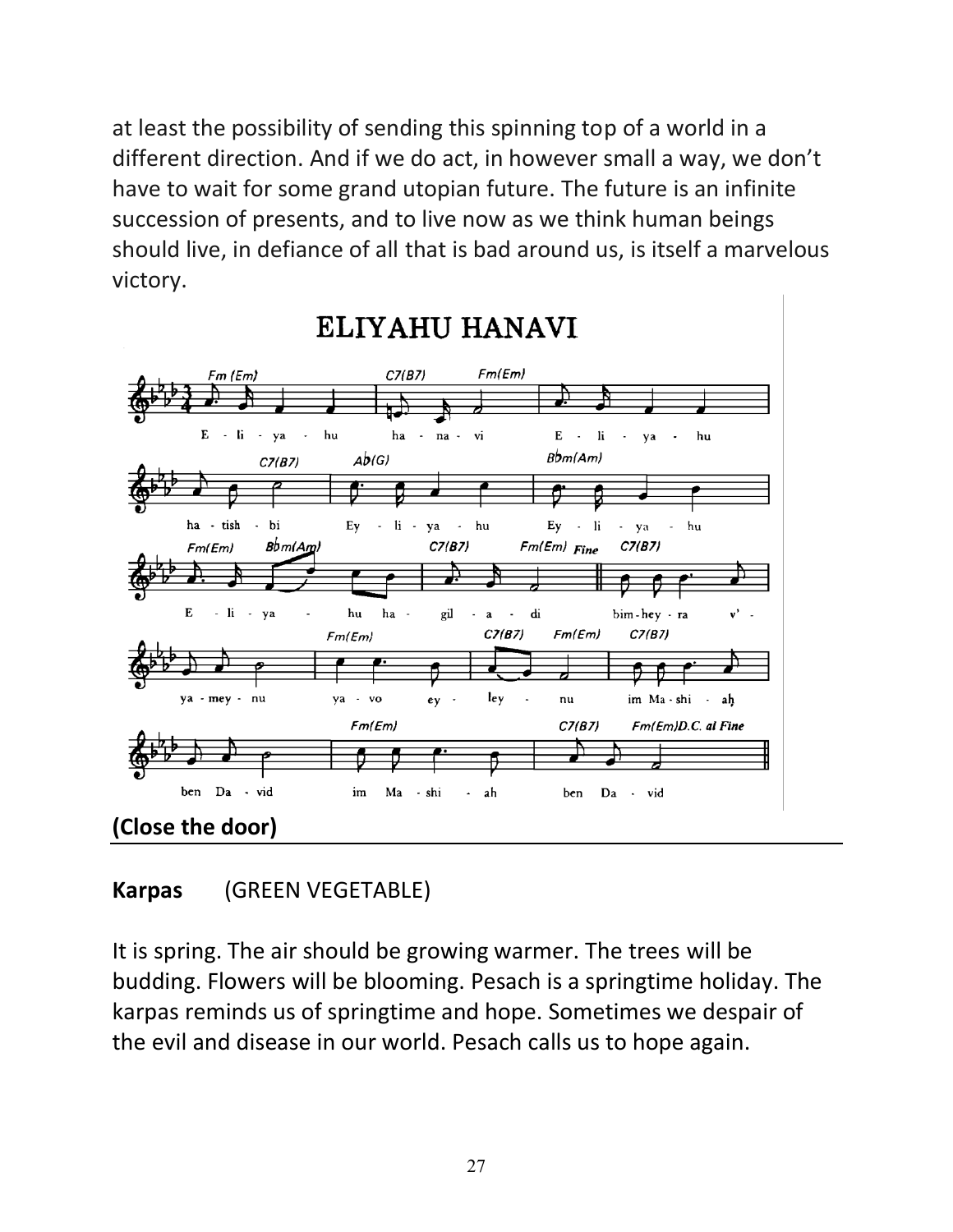We now dip the karpas in salt water because tears taste salty. We remember the tears our people cried in Egypt when they were slaves. May we never be so comfortable that we become complacent or so self-absorbed that we ignore the pain of others.

# ברוּך אתה הי אלסינו מלך העולם בורא פרי האדמה

**Matzah**

What is the meaning of the matzah? If we don't know by now, we're in trouble. Matzah reminds us of the dough our people baked the night they left Egypt. We left in such a hurry that we did not have time to allow the dough to rise.

![](_page_27_Picture_4.jpeg)

Baruch Atah Adonai Eloheinu Melech ha-olam, ha-motzi lechem min ha-aretz.

ברוך אַתָּה יְיָ, אֱלֹהֶינוּ מֶלֶךְ הָעוֹלָם, אֲשֶׁר קדְשֵׁנוּ בִּמְצְוֹתָיוּ, וְצְוֵנוּ עֲלֹיאֱכְילַת מַצָּה.

BA-RUCH A-TA A-DO-NAI E-LO-HAY-NU ME-LECH HA-O-LAM A-SHER KI-DE-SHA-NU BE-MITZ-VO-TAV VE-TZI-VA-NU AL A-CHI-LAT MA-TZA.

**Maror**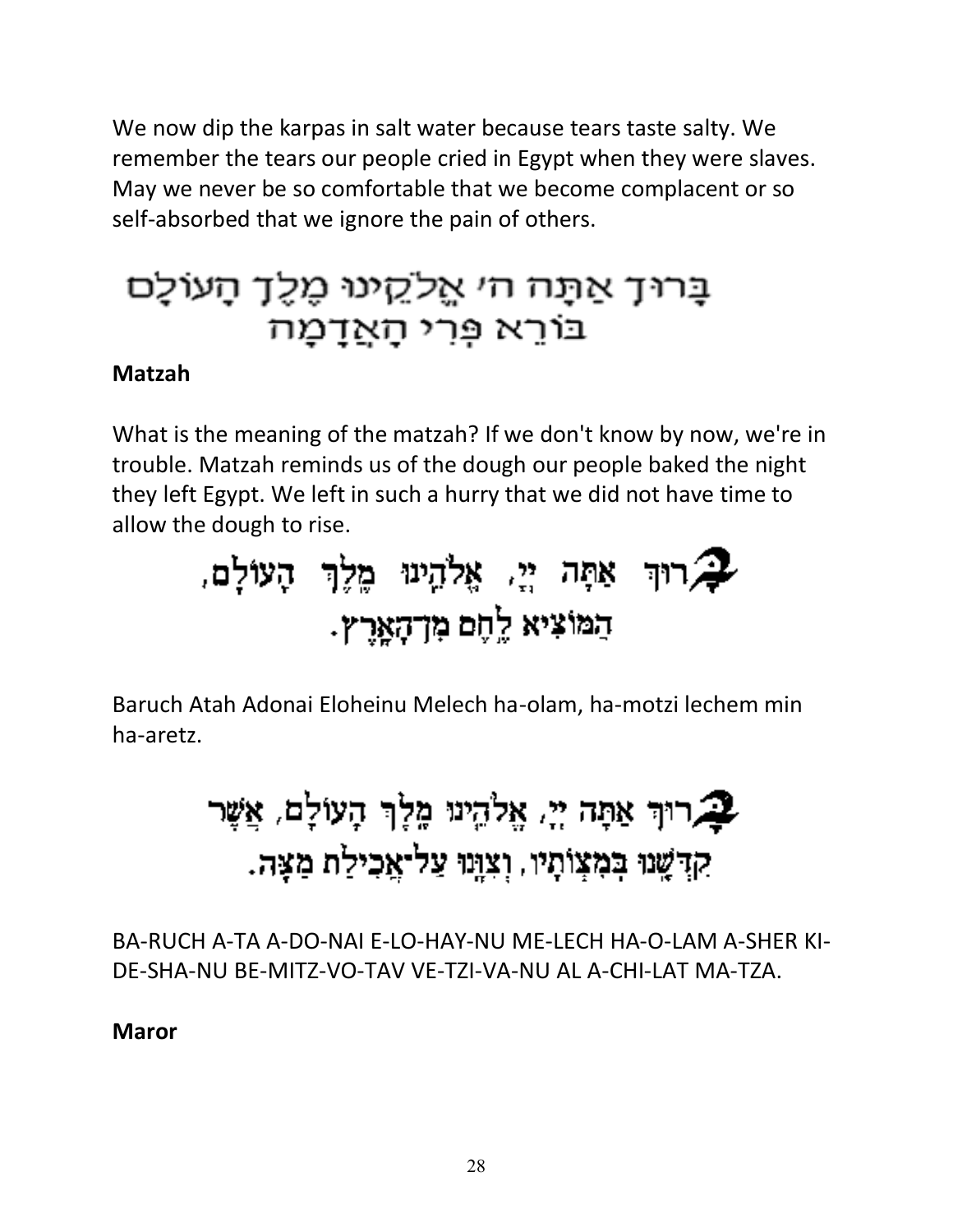What is the meaning of the maror? It is bitter and eating it makes us cry. [And if it doesn't, take some more.] On Passover, we try to feel the bitterness of slavery and shed the tears our people shed when they were enslaved in Egypt. In every generation, each person should feel as though he or she went forth from Egypt, as the Torah teaches: And you shall explain to your child, it is because of what was done for me when I, myself, went forth from Egypt.

# רוך אתה יי, אלהינו מלך העולם, אשר $\boldsymbol{\mathcal{P}}$ קדְשֵׁנוּ בִּמְצְוֹתָיוּ, וְצִוְּנוּ עַל אֲכִילַת מָרוֹר.

BA-RUCH A-TA A-DO-NAI F-I O-HAY-NU MF-I FCH HA-O-LAM A-SHER KI-DE-SHA-NU BE-MITZ-VO-TAV VE-TZI-VA-NU AL A-CHI-LAT MA-ROR.

----------------------------------------------

(We break the bottom matzah, and use it to make a sandwich with maror and Haroset, which is the mixture of chopped apples, nuts, wine, and spices.)

In the tradition of the great teacher, Hillel, head of the rabbinic academy in Jerusalem around the time of the birth of Jesus, we follow the custom of making a matzah, maror and Haroset sandwich. We eat the maror of slavery together with the matzah of freedom and the Haroset of a sweet future. In times of slavery there is always the hope of freedom. In times of freedom, there is always the memory of slavery and the prospect of an unforeseen emergence of plagues.

So each of us will take a bit of the maror, the bitter herb, and dip it into the haroset. Thus, we dip our food a second time.

----------------------------------------------

# **And now the fourth and final cup, the cup for singing:**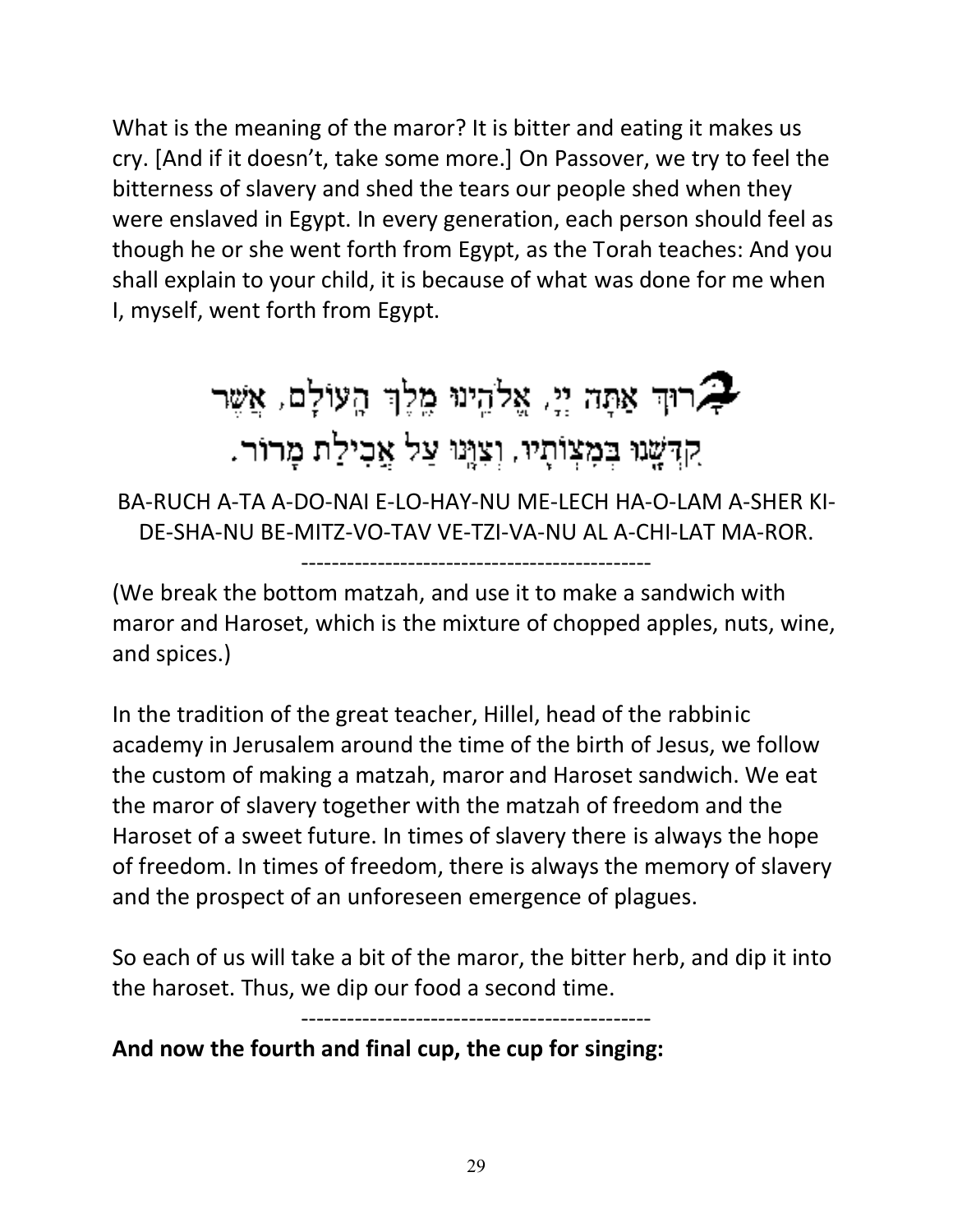![](_page_29_Picture_0.jpeg)

![](_page_29_Picture_1.jpeg)

Baruch Atah Adonai Eloheinu Melech ha-olam, borei p'ri ha-gafen.

בּוֹרֵא, פְּרִי הַנָּכֶּן.

#### **Adir Hu**

Adir hu yivneh beito bekarov. Bimherah, bimherah, beyameinu bekarov.

El bneh, el bneh, bneh beito bekarov.

Bachur hu, gadol hu, dagul hu yivneh beito bekarov. Bimherah, bimherah, beyameinu bekarov.

El bneh, el bneh, bneh beito bekarov.

Hadur hu, vatik hu, zakai hu yivneh beito bekarov.

Bimherah, bimherah, beyameinu bekarov.

El bneh, el bneh, bneh beito bekarov.

ֹאַדִּיר הוּא יִבְנֶה בֵּיתוֹ בְּקַרוֹב. ׁ בִּמְהֵרַה,בְּמְהֵרָה, בְּיָמֵינוּ בְּקַרוֹב. אֵל בְּנֵה, אֵל בְּנֵה, בְּנֵה בֵּיתִךּ בִּקָרוֹב.

בָ חּור הּוא, גָדֹול הּוא, דָ גּול הּוא יִּבְ נֶה ב יתֹו בְ קָ רֹוב. ַ בַּמְהרה,בַּמַהרה, בִּימִינוּ בַּקְרוֹב. ֹאֵל בְּנֵה, אֵל בְּנֵה, בְּנֵה בֵּיתִךּ בְּקַרוֹב.

הָ דּור הּוא, וָתִּ יק הּוא, זַכַאי הּוא יִּבְ נֶה ב יתֹו בְ קָ רֹוב. ׁ בִּמְהֵרַה,בְּמְהֵרָה, בְּיַמֵינוּ בְּקַרוֹב. אל בַּנה, אל בַּנה, בַּנה בּיתִךּ בַּקְרוֹב.

ּחָסִיד הוּא, טָהוֹר הוּא, יָחִיד הוּא יִבְנֵה ב יתֹו בְ קָ רֹוב. ׁ בִּמְהֵרַה,בְּמְהֵרָה, בְּיָמֵינוּ בְּקַרוֹב. אֵל בְּנֵה, אֵל בְּנֵה, בְּנֵה בֵּיתִךּ בְּקֵרוֹב.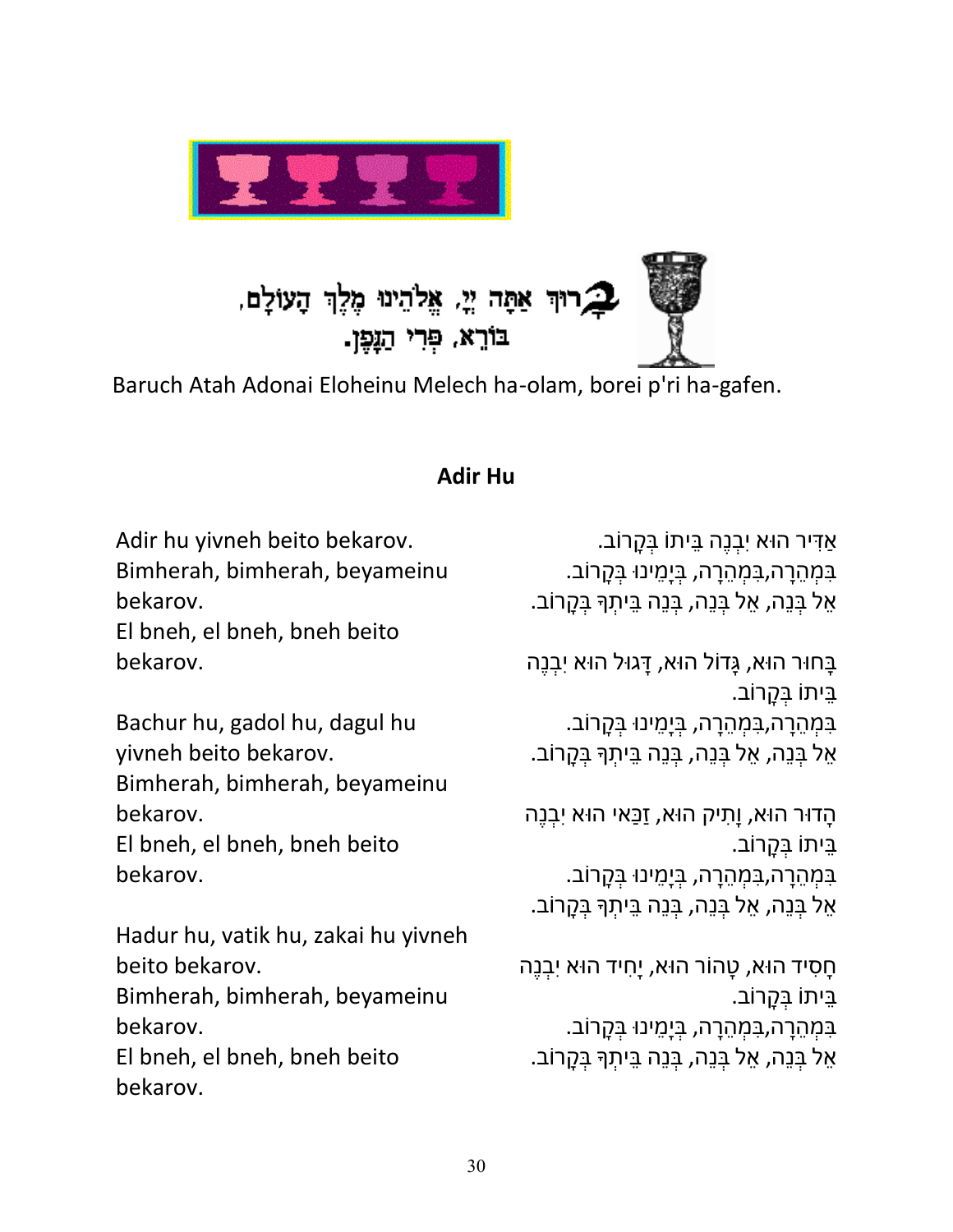Chassid hu, tahor hu, yachid hu yivneh beito bekarov.

Bimherah, bimherah, beyameinu bekarov.

El bneh, el bneh, bneh beito bekarov.

Kabir hu, lamud hu, melech hu yivneh beito bekarov.

Bimherah, bimherah, beyameinu bekarov.

El bneh, el bneh, bneh beito bekarov.

Norah hu, sagiv hu, izuz hu yivneh beito bekarov.

Bimherah, bimherah, beyameinu bekarov.

El bneh, el bneh, bneh beito bekarov.

Podeh hu, tzaddik hu, kadosh hu yivneh beito bekarov.

Bimherah, bimherah, beyameinu bekarov.

El bneh, el bneh, bneh beito bekarov.

Rachum hu, shadai hu, takif hu yivneh beito bekarov. Bimherah, bimherah, beyameinu ּ כַּבִּיר הוּא, לָמוּד הוּא, מֶלֶךְ הוּא יִבְנֵה ב יתֹו בְ קָ רֹוב. ׁ בִּמְהֵרָה,בְּמְהֵרָה, בְּיַמֵינוּ בְּקַרוֹב. אֵל בְּנֵה, אֵל בְּנֵה, בִּנֵה בֵּיתִךּ בִּקֲרוֹב.

נוֹרא הוּא, סגּיב הוּא, עזּוּז הוּא יִבְנַה ב יתֹו בְ קָ רֹוב. ׁ בִּמְהֶרַה,בְּמְהֶרָה, בְּיַמֶינוּ בְּקַרוֹב. ֹאֵל בְּנֵה, אֵל בָּנֵה, בְּנֵה בֵּיתִךְ בְּקָרוֹב.

ּפֹודֶ ה הּוא, צַ דִּ יק הּוא, קָ דֹוׁש הּוא יִּבְ נֶה ב יתֹו בְ קָ רֹוב. ׁ בִּמְהֵרַה,בִּמְהֵרָה, בְּיָמֵינוּ בְּקַרוֹב. אֵל בְּנֵה, אֵל בְּנֵה, בְּנֵה בֵּיתִךּ בְּקֵרוֹב.

רַ חּום הּוא, ׁשַ דַ י הּוא, תַ קִּ יף הּוא יִּבְ נֶה ב יתֹו בְ קָ רֹוב. ׁ בִּמְהֵרָה,בְּמְהֵרָה, בְּיַמֵינוּ בְּקַרוֹב. אֵל בְּנֵה, אֵל בְּנֵה, בְּנֵה בֵּיתִךּ בְּקֵרוֹב.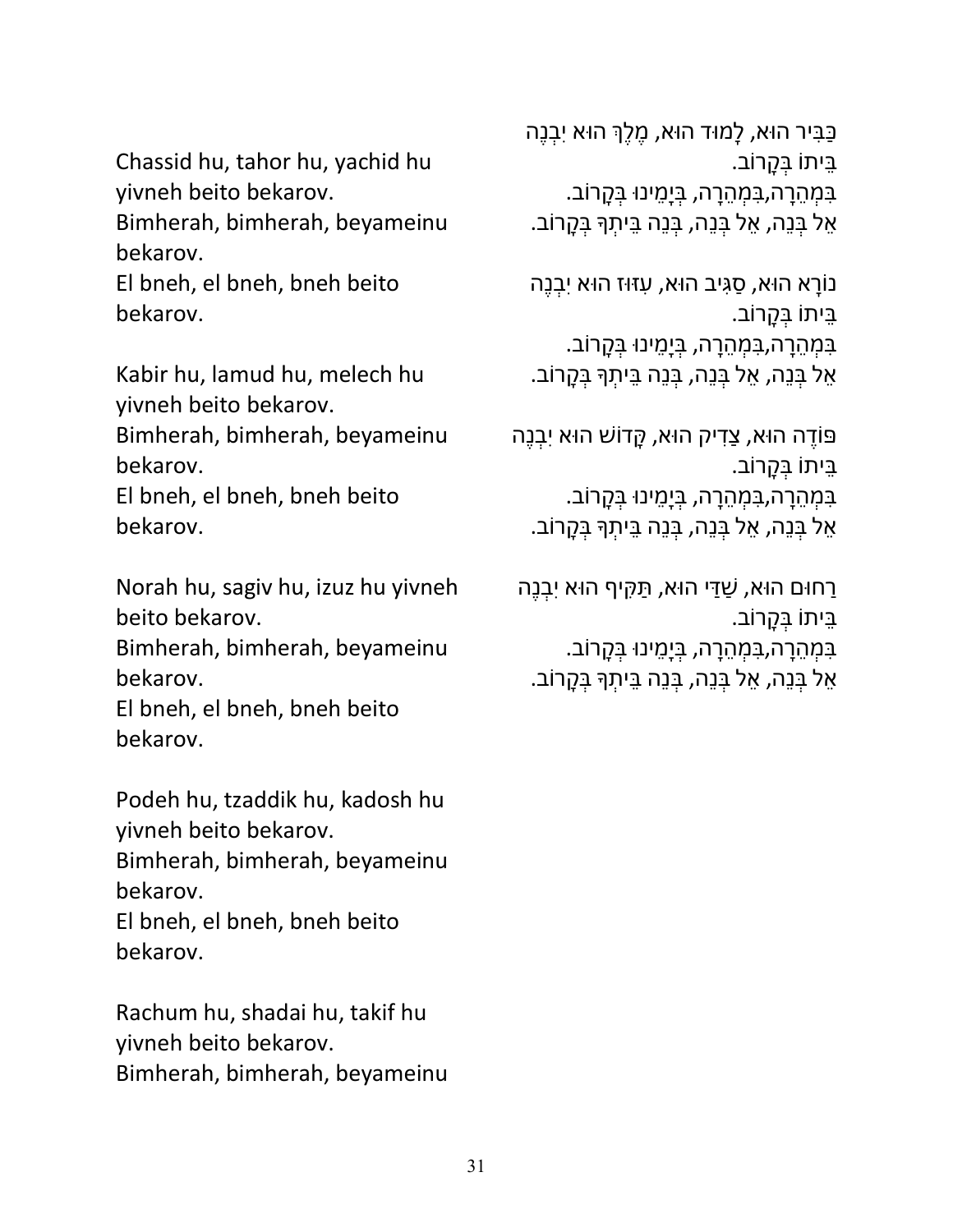bekarov. El bneh, el bneh, bneh beito bekarov.

#### ------------------------- **Donna Donna [Written first by Aaron Zeitlin for a Yiddish theater company in 1940]**

On a wagon bound for market There's a calf with a mournful eye High above him there's a swallow Winging swiftly through the sky

How the winds are laughing They laugh with all the their might Laugh and laugh the whole day through And half the summer's night

Donna Donna Donna Donna Donna Donna Donna Don Donna Donna Donna Donna Donna Donna Donna Don

"Stop complaining", said the farmer Who told you a calf to be Why don't you have wings to fly with Like the swallow so proud and free

How the winds are laughing They laugh with all the their might Laugh and laugh the whole day through And half the summer's night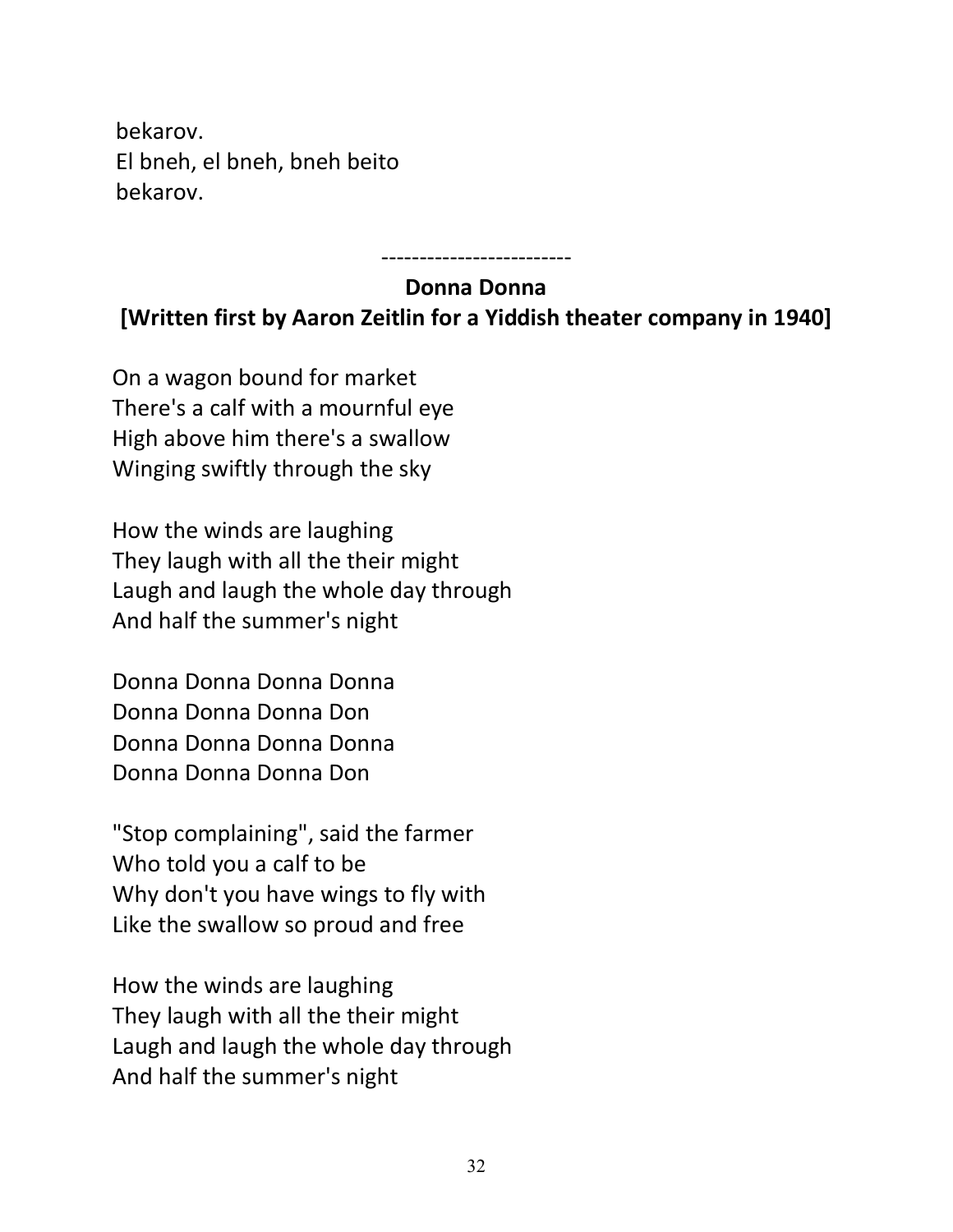Donna Donna Donna Donna Donna Donna Donna Don Donna Donna Donna Donna Donna Donna Donna Don

Calves are easily bound and slaughtered Never knowing the reason why But whoever treasures freedom Like the swallow has learned to fly

How the winds are laughing They laugh with all the their might Laugh and laugh the whole day through And half the summer's night

Donna Donna Donna Donna Donna Donna Donna Don Donna Donna Donna Donna Donna Donna Donna Don

# **Chad Gadya [One Kid]**

# **[House rule: No breathing within a verse. One suggestion: Take your breaths when you can get 'em.]**

Chad gadya, Chad gadya My father bought for two zuzim, Chad gadya, Chad gadya.

And the cat came and ate the kid my father bought for two zuzim , Chad gadya, Chad gadya.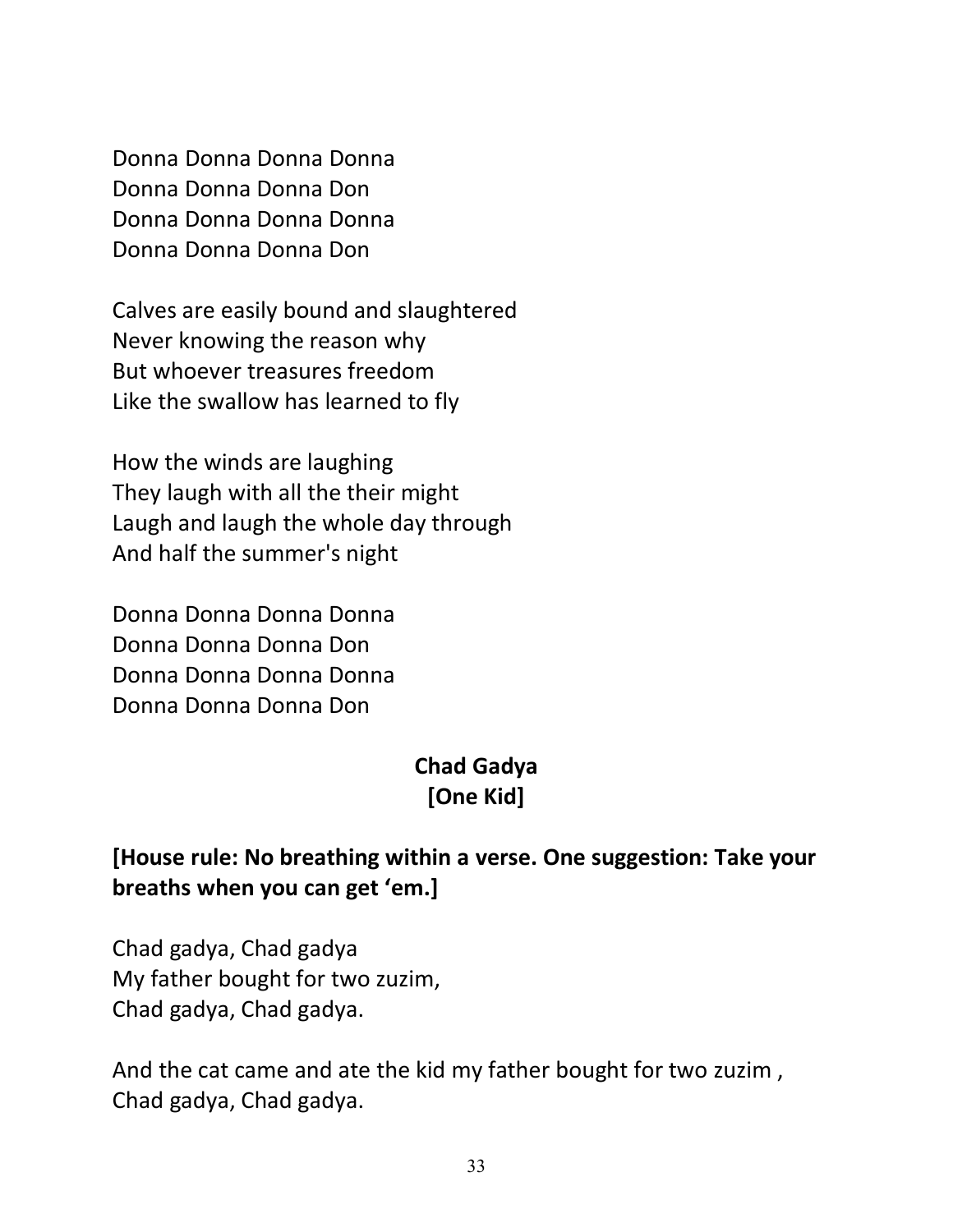And the dog came and bit the cat that ate the kid my father bought for two zuzim, Chad gadya, Chad gadya.

And the stick came and beat the dog that bit the cat that ate the kid my father bought for two zuzim, Chad gadya, Chad gadya.

And the fire came and burned the stick that beat the dog that bit the cat that ate the kid my father bought for two zuzim, Chad gadya, Chad gadya.

And the water came that quenched the fire that burned the stick that beat the dog that bit the cat that ate the kid my father bought for two zuzim, Chad gadya, Chad gadya.

And the ox came and drank the water that quenched the fire that burned the stick that beat the dog that bit the cat that ate the kid my father bought for two zuzim, Chad gadya, Chad gadya.

And the slaughterer came and slaughtered the ox that drank the water that quenched the fire that burned the stick that beat the dog that bit the cat that ate the kid my father bought for two zuzim, Chad gadya, Chad gadya.

And the Angel of Death came and slew the slaughterer that slaughtered the ox that drank the water that quenched the fire that burned the stick that beat the dog that bit the cat that ate the kid my father bought for two zuzim, Chad gadya, Chad gadya.gg

And the Holy One, blessed is He, that came and killed the Angel of Death that slew the slaughterer that slaughtered the ox that drank the water that quenched the fire that burned the stick that beat the dog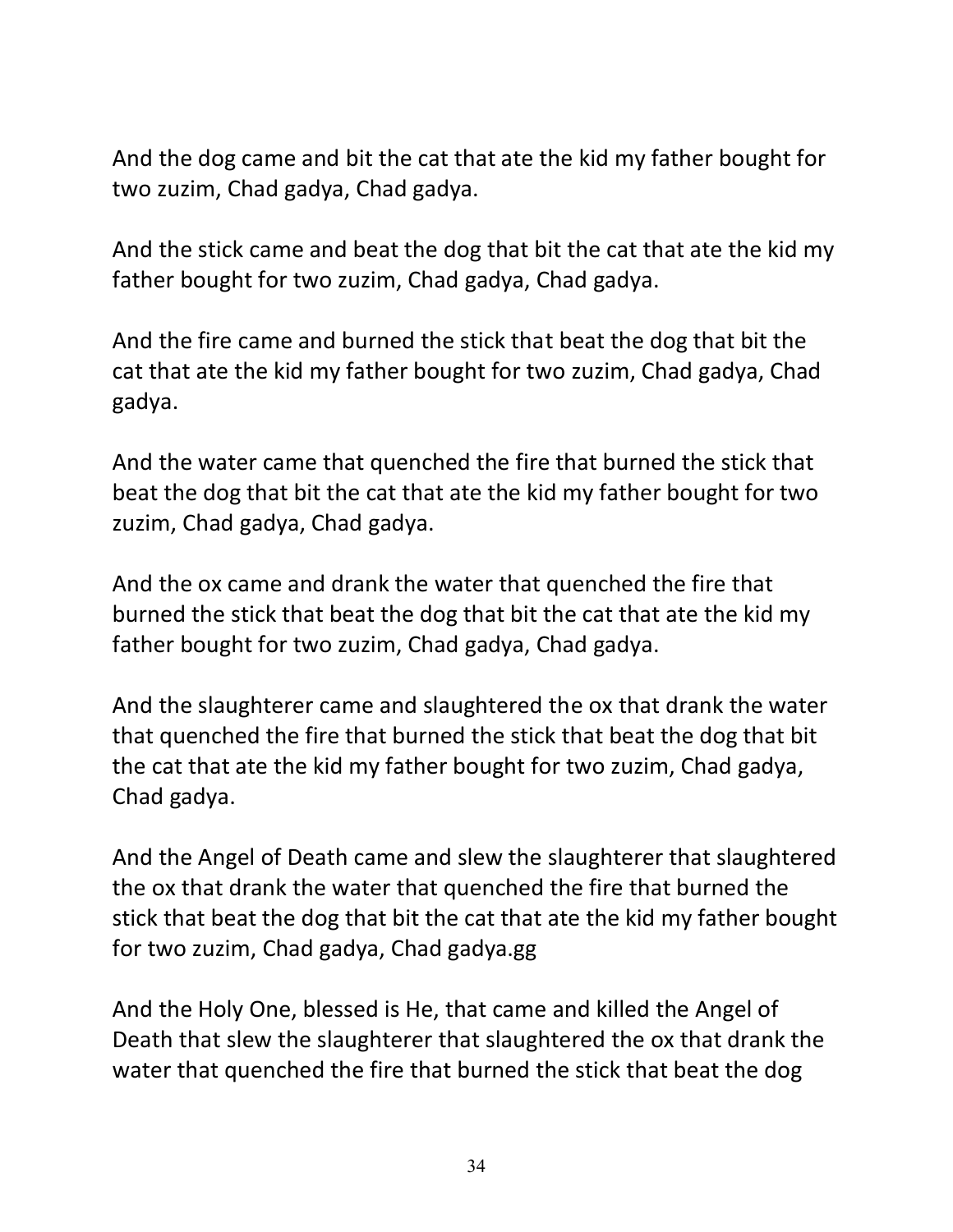that bit the cat that ate the kid my father bought for two zuzim, Chad gadya, Chad gadya.

----------------------------------------------

#### **SHULCHAN OREICH**

# **The Meal is Served**

It is customary to begin the meal with hard-boiled eggs flavored with salt water. This was the practice in Roman times. The egg is symbolic of new growth, of new life, of hope. The roasted egg on the Seder plate has come to represent the ancient Temple holiday sacrifice in Jerusalem, the holy city.

# לשנה הבאה בירוּשלים

---------------------------------------------- P.S. The following can be resorted to at any time to tame any poor, tired, hungry masses yearning to breathe free:

# **Take Me in To The Seder**

[To the tune of, of course, "Take Me Out to the Ballgame!"]

Take me in to the Seder Take me across the divide. Feed me on matzah and chicken soup, I don't care if the wine makes me looped, And it's root, root, root for Elijah That he will soon reappear. And let's hope, hope, hope that we'll be Together next year!

> Take me in to the Seder Take me across the divide. Read the Haggadah